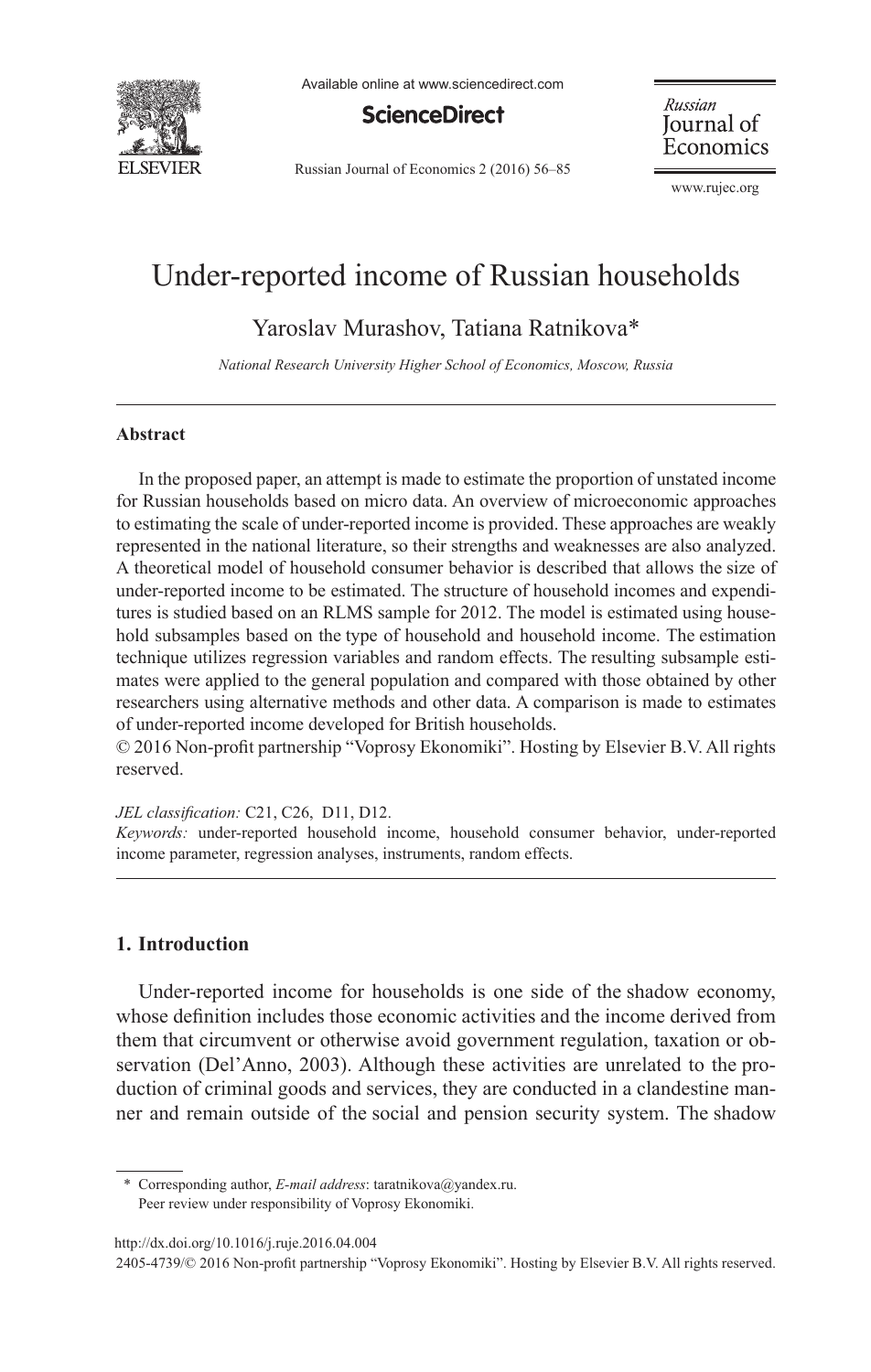economy includes covert production, income and expenses for end consumption and accumulation that are hidden from the statistics.

Typically, the size of the shadow economy is assessed in proportion to the gross domestic product. Conventional wisdom says that in developed countries it does not exceed 10% to 12% of GDP; in developing countries, it can reach 40% to 45%; and in transition economies, it accounts, for  $22\%$  to  $25\%$  of GDP (Burov, 2012).

In modern Russia — where, according to survey by the World Bank, 2012, half of the GDP is produced in the informal sector-the prevailing shadow economy is a particularly acute problem. In addition to adversely affecting the sociopolitical and economic life of the country, this phenomenon also undermines its international reputation.

The majority of Russian and foreign research papers on the shadow economy address the macroeconomic level, revealing that part of the economy — measured as a share of the GDP—that is hidden from taxes. The methods for evaluating the size of the shadow economy are based on certain macroeconomic indicators linked to the amount of goods and services produced within the country. Macroeconomists have a wide array of officially published statistical data at their disposal, and they utilize an extensive set of theoretical methods. However, the aggregate nature of macroeconomic data, while revealing the big picture, does not take into account the heterogeneity of contributions made by different social groups to the shadow economy, thus impeding the development of targeted measures that could pull household activities out from the shadows.

The alternative approach studies microeconomic data obtained from household budget surveys. It determines the size of the shadow economy based on the estimated share of income hidden by households. Unlike macroeconomics, the microeconomic approach provides access to the individual characteristics of surveyed subjects and analyzes the particular aspects of their consumer behavior. The advantage of this approach is that it is not linked to the direct accounting of tax revenues paid by households, thereby potentially enabling a more realistic estimate of the size of the shadow economy. Sample surveys to assess the shadow economy are used in many countries. The inconvenience of these methods is associated with the standard defects in all surveys. The results largely depend on the willingness of respondents to cooperate; however, the majority of respondents are reluctant to acknowledge fraudulent behavior, and thus, their responses are of questionable reliability. (On the other hand, the respondents' cooperation is not for issues related to their sources of income and spending on major purchases). Another disadvantage is that surveys cannot cover all clandestine activities and all income groups (respondents from high-income segments of the population who have the largest proportion of concealed revenue are not available for interviews). For these reasons, this approach always produces an underestimation.

As research for the OECD countries (Kirienko and Ivanov, 2013) shows, the highest estimates of the shadow economy are yielded by monetary methods (demand for cash, volume of transactions in the economy, and the ratio between cash and deposits). Additionally, there are the tax gap methods (measuring the discrepancy between declared income and income after inspection), with the lowest estimates obtained in the analysis of sample population surveys. Table 1 illustrates the gap in the estimated scale of the shadow economy in Russia, as obtained by different methods in different years.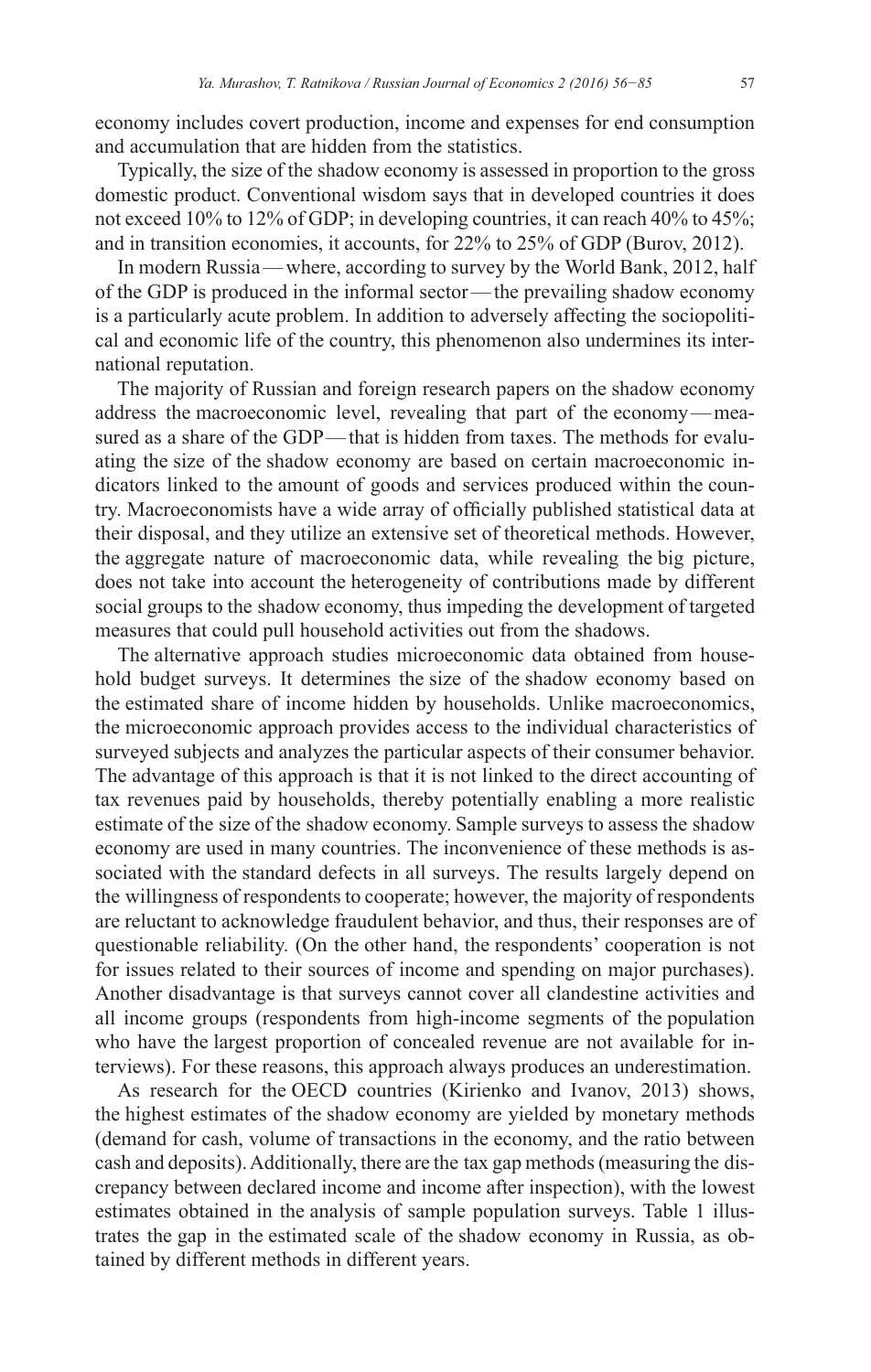| Year<br>Data source<br>economy<br>1995<br>M. Lacko's calculation using the electricity cost method<br>39<br>Report by Chernomyrdin to the Russian Ministry of Internal Affairs<br>1996<br>50 | Size of the shadow |
|----------------------------------------------------------------------------------------------------------------------------------------------------------------------------------------------|--------------------|
|                                                                                                                                                                                              |                    |
|                                                                                                                                                                                              |                    |
|                                                                                                                                                                                              |                    |
|                                                                                                                                                                                              |                    |
| Estimate by the Goskomstat of Russia based on SNA data<br>22<br>1998                                                                                                                         |                    |
| Schneider's calculation using the cash demand method<br>1999<br>42                                                                                                                           |                    |
| Official data from the Main Economic Crimes Department of<br>2000<br>40                                                                                                                      |                    |
| the Russian Ministry of Internal Affairs                                                                                                                                                     |                    |
| V. Soptaganov, secretary of the Security Council of<br>25<br>2003                                                                                                                            |                    |
| the Russian Federation, V. Panskov, auditor of the Audit Chamber                                                                                                                             |                    |
| 2003<br>World Bank experts<br>40                                                                                                                                                             |                    |
| V. Zhukovsky, senior analyzt, Rikom-Trust investment company<br>2011<br>$35 - 40$                                                                                                            |                    |
| 15<br>2011<br>Rosstat                                                                                                                                                                        |                    |

Estimated size of the shadow economy in Russia ( $\%$  of GDP).

Sources: Kirienko and Ivanov (2013); Authors' compilation of data from official statistics, law enforcement agencies, scientific publications, and estimates by officials.

The estimates obtained from an analysis of microdata about concealed household income are scarce in the literature, as there are no sufficiently developed systematic approaches to adequately replicate these estimates for the entire population.

However, to make effective decisions on regulatory measures, it is important not only to know the estimated size of concealed income across the country as a whole but also to know in more detail which population groups are more inclined to use those practices. The micro-analysis enables a more objective approach to medium- and low-income segments of the population, the data on which reflect representative national household budget surveys.

The relevance of surveys of concealed household income in lower income groups may be associated with an analysis of the changes in prices for goods consumed by certain groups of households, which may serve as a basis for estimating the effects of price policies. For example, Ershov and Matitsin (2012) show that inflation is much higher for the poor than for the rich. Thus, it is possible to assume that escaping to the shadow is one of the few ways available to poor households to compensate for inflation costs in the short term and, therefore, is a method of survival. The modeling of concealed income for various socio- demographic groups can become a basis for understanding what groups, and to what extent, may be pushed into the shadow by increasing prices for vital commodities.

The study aims to contribute to the modeling of concealed income for lowand medium-income population groups within Russia. It provides an estimate of the share of concealed income for various Russian socio-demographic groups covered by RLMS statistics, using an approach that takes the consumer behavior of households into account. This analysis will be based on the consumption model of certain vital goods as a function of unobserved income, the indirect information about which can be obtained from declared income. The methodology for obtaining estimates of under-reported income parameters will be derived from a number of hypotheses about the distinctive features of consumer behavior for self-employed and hired workers. Using econometric analysis, we will obtain interval-based estimates of the under-reported income parameters for selected groups of households and, based on these estimates, calculate intervals for the proportion of concealed income for each group. To compare these esti-

**Table 1**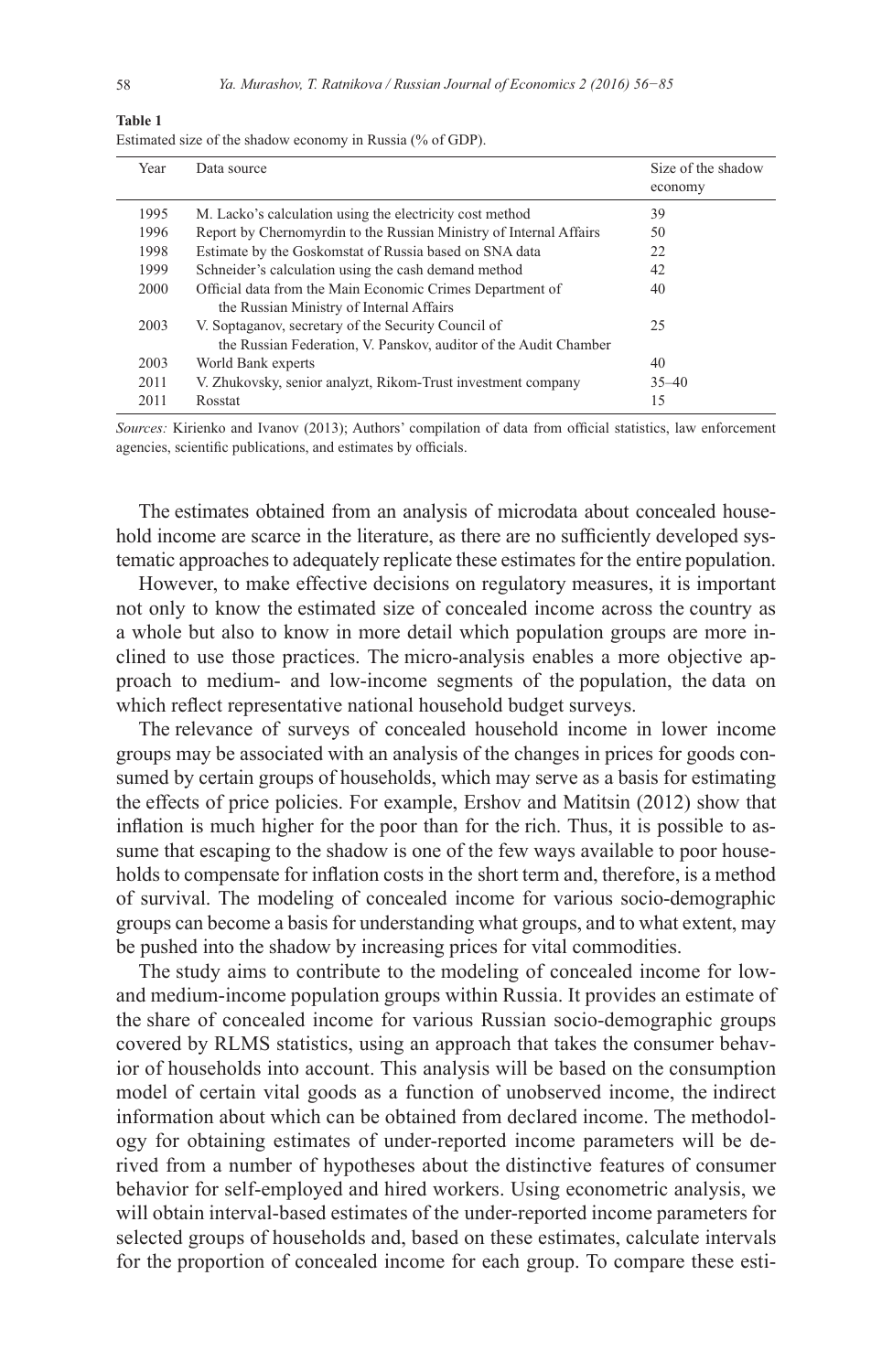mates with those of macro approaches, we will extrapolate the results by using the information provided by Rosstat on the distribution of income of the general population.

# 2. Review of the literature

Serious scientific studies on the shadow economy only started to appear during the second half of the 20th century. G. Becker, P. Gutmann, E. Sutherland, H. de Soto, E. Feige, and K. Hart, etc., can be considered the founders of this kind of analysis. They created the conceptual apparatus, investigated the nature of the shadow economy, and developed a methodology for its analysis (Burov and Samarukha, 2013). At the same time, in the USSR, G. Grossman, A. Kaliberda, T. Koryagina, D. Kaufmann and D. Schneider conducted studies to prove the existence of the shadow economy as part of the plan-based socialist economic system. A significant contribution to the developmental issues of the hidden economy was made by D. Makarov, A. Ponomarenko, B. Ispravnikov, and A. Oleinik, who explored the phenomenon of the shadow economy in Russia at the end of the 20th century and identified its various sectors (shadow, informal, concealed, illegal, black, etc.). The works by L. Kosals studied the origins of the shadow structures and institutions of the shadow economy. V. Tambovtsev, V. Radaev, S. Malakhov, and A. Oleinik analyzed the impact of transaction costs in the Russian economy on the proliferation of shadow practices. Radaev studied the prevalence of violence in the shadow economy. Ponomarenko (1995) analyzed the structure of the shadow economy and suggested the following main sectors: the production sector (illegal economy), the sector providing a real contribution to the GDP, and the redistribution sector of the shadow economy, which includes various crimes.

The objective of many studies was to identify the causes behind the emergence of the shadow economy. Cassel and Cichy (1987) conclude that, regardless of differences among national socioeconomic systems, the economic causes of the shadow economy are rooted in the economic role of the state, especially in regulating distribution relationships. In the West the primary role is played by increased tax pressure, while in the East it is driven by inflation.

Among the social causes of the shadow economy, one of the main recognized causes is the gap between the standard of living of the majority of the population and that of the middle class. Inequality in wealth and social status determine the number of potential participants in the shadow economy. The shadow economy is largely represented by the poor and marginalizes strata: youth, the unemployed, migrant workers, etc. In terms of raw numbers, they make up the greatest portion of participants in the shadow economy (Popov and Tarasov, 2005).

The imperfection of laws is the legal reason for the shadow sector of the economy to persist. The legislative framework fails to react quickly to the rapidly changing environment of a market economy, with gaps occurring in the legal field that create favorable conditions for the shadow economy (Burov and Samarukha, 2010).

The political reasons researchers refer to include the merger of power and major capital, which produces an oligarchy. By lobbying their oligarchic interests, large businesses place small companies in poor conditions and "push" them into the shadow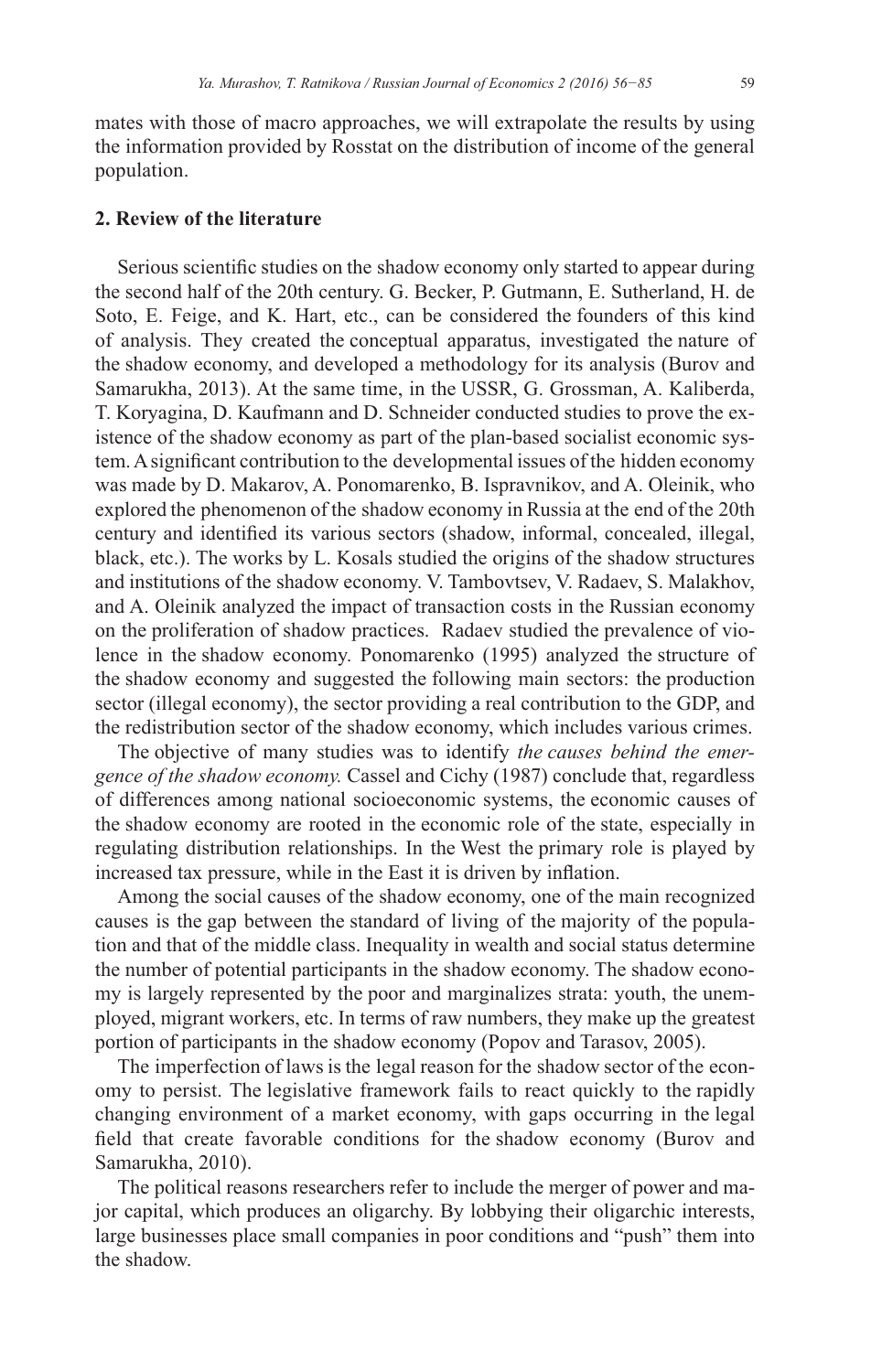Finally, there is the desire to receive more with less effort. This kind of rationale, in the absence or weakness of restrictions, encourages people to engage in shady activities (Burov and Samarukha, 2010).

The focus of a number of papers was to find answers to the question, what are the dangers of the shadow economy? There are multiple negative effects on society from the shadow economy (Timchenko, 2004):

- negative impacts on budgets at all levels and, as a result, limited financing to perform the state's functions, such as administration, defense, fundamental science, health care, and social programs;
- negative impact on the efficiency of macroeconomic policies, because the official statistics needed for macroeconomic decision-making become distorted and prevent timely informed decisions to encourage development in an economic sector, which results in the biased development of particular industries:
- negative impact on economic growth and development of the legal sector, because the ability to purchase goods and services in the shadow sector reduces the need for goods and services produced legally;
- lack of investment in the legal economy due to lower earnings and decreased competitiveness, as enterprises in the formal sector of the economy are initially at a disadvantage in economic terms compared with enterprises in the informal economy because of the high tax burden;
- negative impact on the conditions for reproducing labor in the legal economy, because failure to pay taxes in the informal sector enables enterprises in the shadow economy to allocate more funds to pay under-reported wages, thereby creating better financial opportunities for engaging skilled labor, without worrying about its reproduction;
- uncontrollable consequences for the environment due to the inability to formally record these harmful consequences and due to the avoidance of payments for using natural resources and fines for environmental pollution;
- negative effect on foreign investment, due to the unwillingness of foreign investors to work with inadequate economic and legal conditions in the criminal environment:
- deformation of the consumption structure due to allocating cash flow in the shadow economy predominantly in areas where one can earn high profits over a short period of time at minimal cost, due to the lack of governmental control and to legislative gaps;
- creation of conditions that encourage the growth of corruption in society, along with the criminal economy, organized crime, and terrorism.

However, there is an alternative view that argues that some kinds of shadow economies (especially the informal) actually support the development of the formal economy rather than hinder it. According to Cassel and Cichy (1987), there are three positive functions of the shadow economy in a market economy:

- "economic lubricant", i.e., smoothing of fluctuations in the economic environment by redistributing resources between the legal and the shadow economy (during a crisis, the production resources of the legal economy are redistributed to the shadow economy and return after the crisis);
- "social shock absorber", i.e., the mitigation of social inequality (informal employment improves financial conditions for the poor);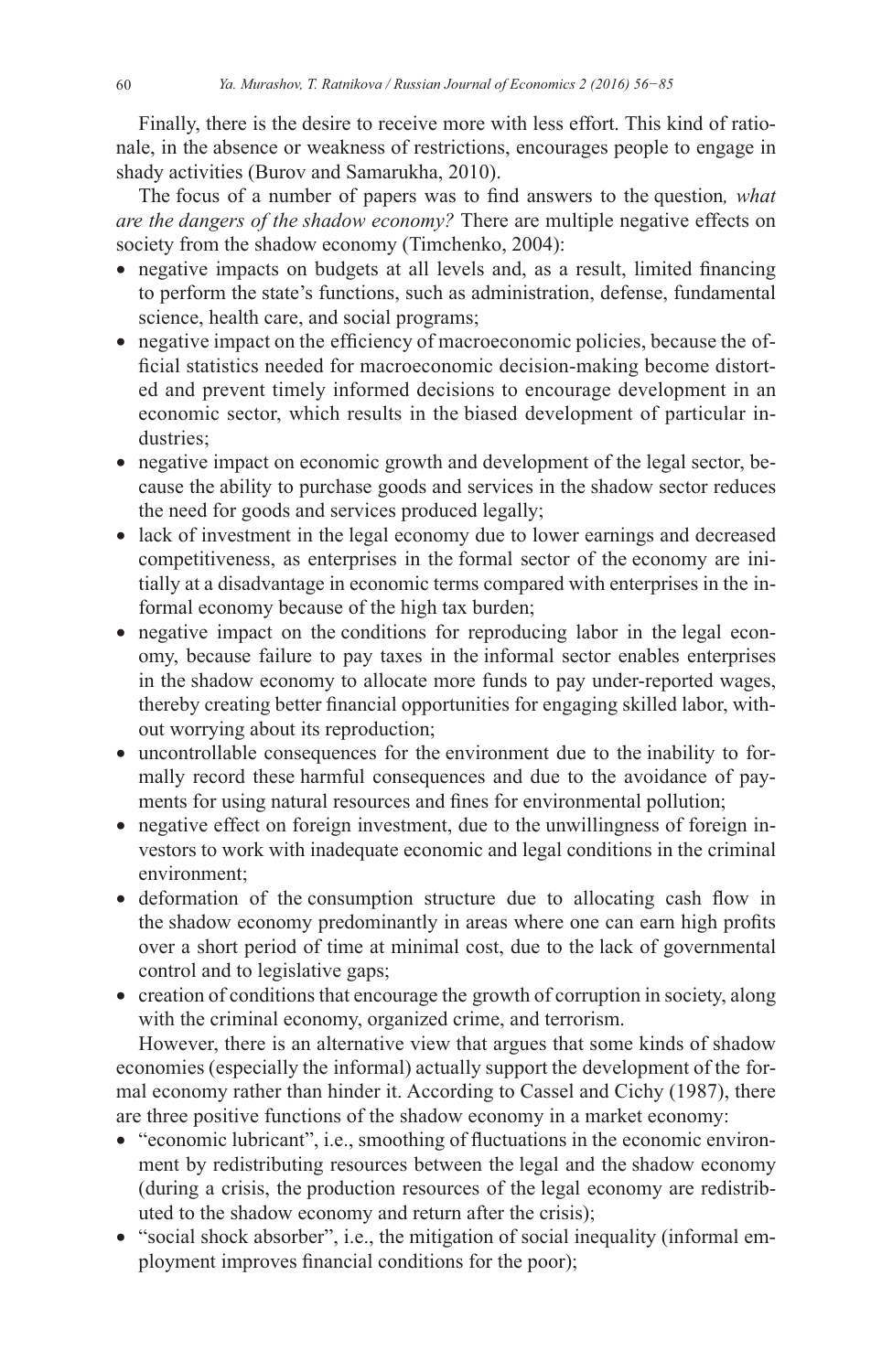• "built-in stabilizer", i.e., resources in the shadow economy that fuel the legal economy (concealed income is used to purchase goods and services in the legal sector, "laundered" illicit capital is taxed, etc.).

The answers to most questions of interest to researchers are closely related to measuring the scale of the shadow economy.

The effectiveness of such measurements is greatly limited by the very nature of the phenomenon, which is not covered by official statistics. The quantitative estimation methods for shadow economy parameters rely on data from reports by relevant ministries, agencies and organizations, and on sample surveys of enterprises and households. Depending on the type of information sources used, the approaches are divided into two groups: indirect (macroeconomic) and direct (microeconomic). Direct methods tend to underestimate the shadow economy; indirect methods usually overestimate it.

The majority of analytical tools are macroeconomic, among which are a number of monetary approaches associated with cash demand or associated with alternative calculations of the GDP (Barsukova, 2003). There are also popular methods for estimating the size of the shadow economy based on electricity consumption and the divergence between the official and real labor market (Italian method). The comparability of results is the main advantage of macroeconomic methods (Burov, 2012).

The number of microeconomic tools for analyzing the shadow economy is much smaller. Two primary areas of microeconomic estimates are being developed to determine the size of the shadow economy (Barsukova, 2003): the first explores the discrepancy between overall household income and expenditures, while the second examines the divergence between the consumption of certain specific goods by hired and self-employed households.

The first group of models analyze the divergence between income and expenditures, and the key conclusion is that the core of the shadow economy is selfemployed households. This finding becomes the main hypothesis for the models in the second group, which compare the ratios of income and expenditures for certain categories of goods and services between self-employed and hired workers.

The second hypothesis of these models is that employees correctly report their wages, while the self-employed hide their income. The third premise of the models is that households correctly declare expenditures on current consumer goods.

The last two hypotheses can be considered a bottleneck of the model that compares the expenses of self-employed households and others. Suvorov (2008) notes that in certain sectors of the Russian economy there is an established practice of "shadow" wages. This is particularly true for the trade and finance sectors. In this case, wages are stated incorrectly, as with income. He also notes that there are significant differences in consumption estimates by the Russian population for a number of food products, according to trade statistics and household surveys. This implies that expenditures on food may be incorrectly stated by households.

Each of the aforementioned microeconomic areas uses household survey data. Both areas have similar defects. A selection shift (no samples from high-income households) prevents the full extent of the shadow economy from being determined based on sample data. There is the problem of comparing multi-temporal cash flows. Shadow incomes that do not appear in consumption are not captured (Barsukova, 2003), while the lack of reliable information on the total distribution of households by income and expenditures creates problems for replicating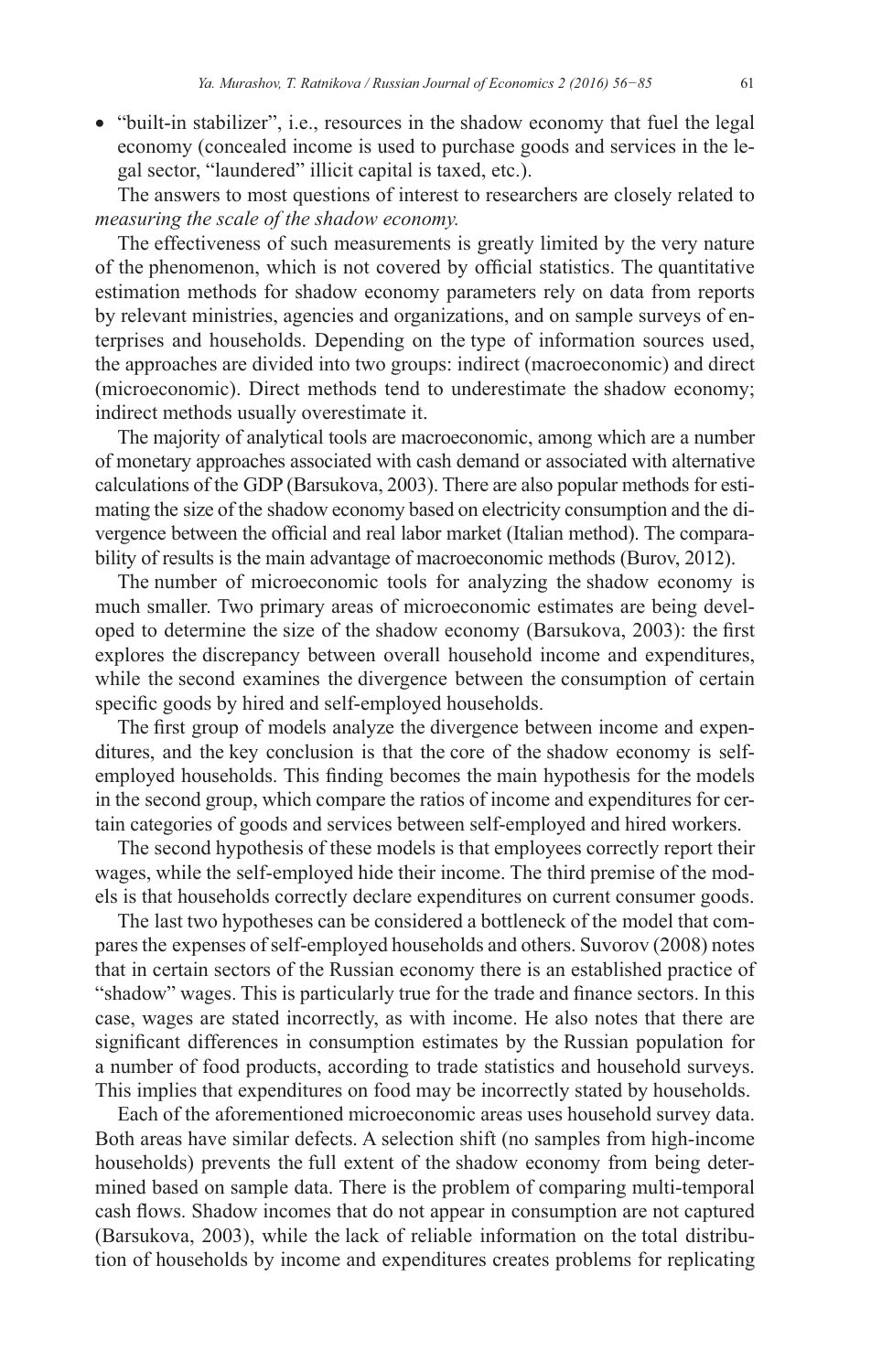estimates across the general population and prevents the comparison of results between macro and micro approaches. However, there is independent value in modeling concealed income based on household budget survey data, because such models can be built separately for different segments of the population and can analyze the determinants for escaping into the shadow in greater detail for different socio-demographic and socio-professional groups.

The first area was the basis for the paper by Gorodnichenko et al.  $(2009)$ , who did not directly estimate the size of the informal economy but analyzed the impact of tax reforms in Russia (the transition to proportional taxation in 2001) on the amount of tax revenues and the incentives for households to exit the shadow economy. They also assessed the impact of the reforms on public welfare.

One of the key works mentioned in many empirical studies on microdata is Pissarides and Weber (1989). It slightly weakened the premises defined above and subjected them to criticism. The authors suggest that: 1) all households correctly state their expenses on certain types of goods and 2) some types of households correctly state their income. The term "type of household" is understood as belonging to one of the groups based on the source of income. According to the authors, the type of expenditures that are least likely to be concealed is food expenses (a hypothesis contrary to the contemporary Russian reality), and not all of the self-employed tend to hide their income, but only those who have a certain amount of income from "self-employment." According to the authors, households whose main source of income is wages state their income correctly. The article offers a direct way to estimate the size of the shadow economy. The first stage estimates the expenditure function for certain categories of goods, designed on the basis of economic theory. The second stage considers this function using the method proposed by the authors, and real household income is reproduced based on reported expenditures.

Lyssiotou et al. (2004) developed the ideas of Pissarides and Weber and suggested two new approaches: the first involves assessing a single equation for food expenditures by using a non-linear method; the second estimates a system of demand for current consumer goods based on a breakdown of household expenses.

The basic idea of the predecessors' model is to split demand for current consumer goods and durable goods. Considering the different categories of demand, the authors note that the portion of income a household spends on various categories depends not only on income but also on its source. As statistics show, self-employed households spend more on luxury goods while spending too little on food and other necessities, given the size of a household's total income.

This method estimates the size of the shadow economy (hereinafter, the size of concealed household income) without studying the residual variations in household incomes. This is its advantage because there is no need for special calculations of the upper and lower limits of the shadow economy parameter. The disadvantage of this method is its lower statistical capacity compared to Pissarides and Weber's approach.

These methods analyze concealed income drawing on the economic interests of individuals. However, a study of the incentives contingent upon social interactions among people is also noteworthy. The authors of many empirical studies suggest that an individual decides on his/her employment in the informal sector of the economy based on the interests of other people. Montmarquette and Gardes (2002) modeled this approach, taking into account the correlation between house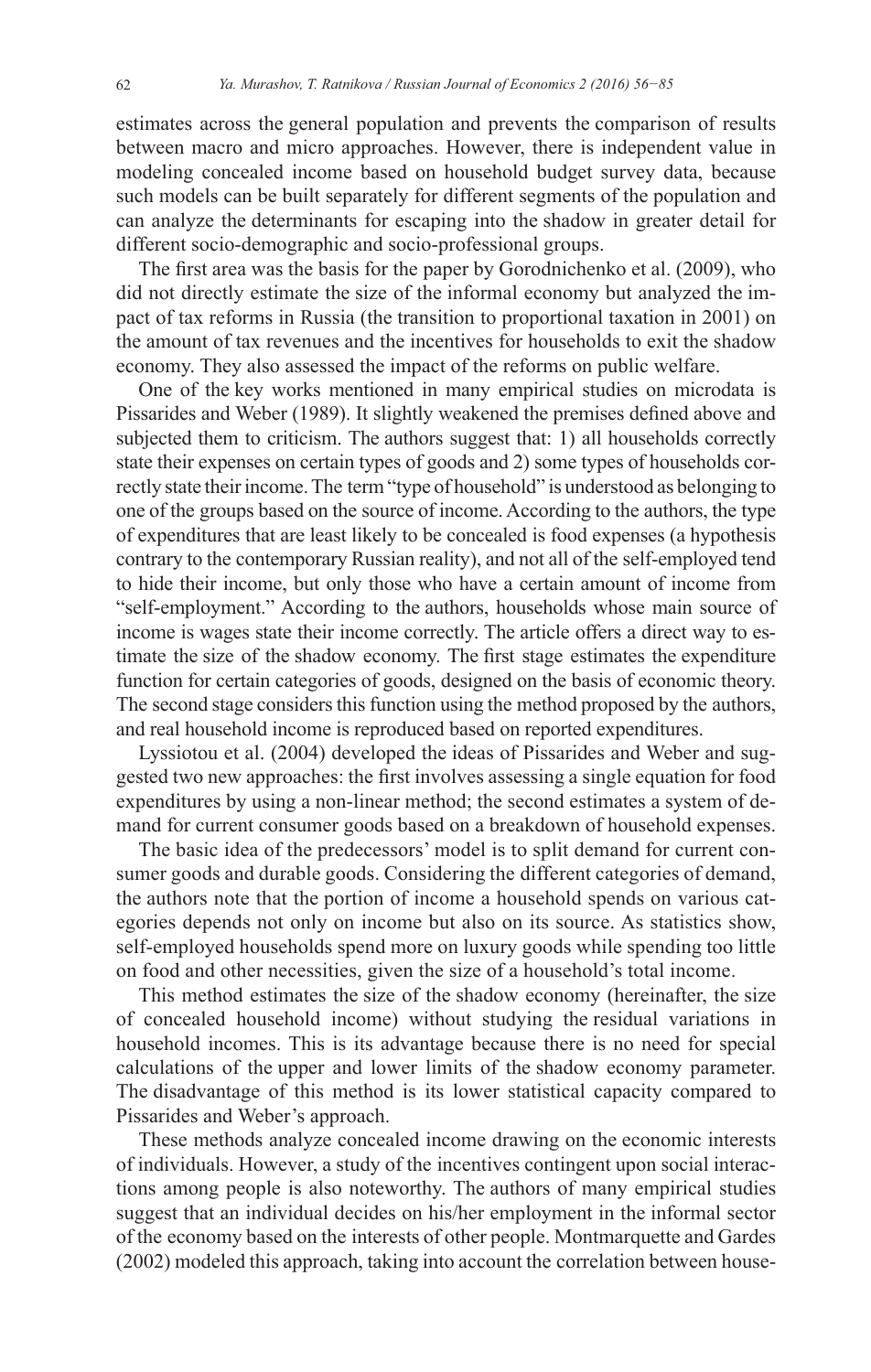hold decisions and the estimated size of the reference group (the group of people influencing the decisions of the individual).

Another empirical study by Gardes and Starzec (2009), which analyzed social interactions between different types of households, was based on an analysis of the shadow sector in Poland during the transition period (1990s). A common feature of transition economies is that the constraints on the consumer market are replaced by restrictions on the production market. Therefore, according to the surveys, most households indicate insufficient income as a reason for working in the shadow economy. For Poland in the 1990s, agriculture was the main sector of shadow employment, but after 2004, tax evasion became the main reason. The probability of participation in the shadow economy increases for the unemployed, young people, and people with higher education degrees.

Accounting for the social interaction of households and the allocation of expenses into purchases of goods in the formal and informal sectors are areas for future research, and there is currently no ability yet to implement them based on Russian statistical data. However, based on the RLMS database (Russia Longitudinal Monitoring Survey, see RLMS-HSE, 2012) used in the present paper, it is possible to apply a theoretical model and, with some substantial modi fications, an empirical algorithm. These were used to estimate the size of concealed income in the (now classic) paper by Pissarides and Weber.

### **3. Theoretical model**

As noted above, the theoretical model in this study is based on the model developed by Pissarides and Weber (1989), founders of the microeconomic approach to estimating the size of the shadow economy. Their approach is both simple and informative because, with the right expenditures category, the model obtains unbiased estimates of the share of concealed income for self-employed households with different characteristics.

The theoretical model presented by Pissarides and Weber (1989) describes the behavior of user households while taking into account hidden income on the one hand, and the relationship between income and consumption on the other.

The function of consumer spending *i* by households on a group of goods *j*  reads as follows:

$$
\ln C_{ij} = Z_i' \alpha_j + \beta_j \ln Y_i^p + \varepsilon_{ij} \tag{1}
$$

where  $C_{ij}$  is the consumption of a group of goods *j*;  $Z_i$  is the household *i*'s characteristics vector;  $Y_i^p$  is the "permanent income", i.e., the portion of income affecting consumer decisions; and  $\beta_j$  is the marginal propensity to consume the group of products *j.*

In turn, permanent income is related to actual (real) income  $Y_i$  through the following ratio:

$$
Y_i = p_i Y_i^p \tag{2}
$$

where  $p_i$  is the income variation due to unforeseen circumstances and is a random variable for households.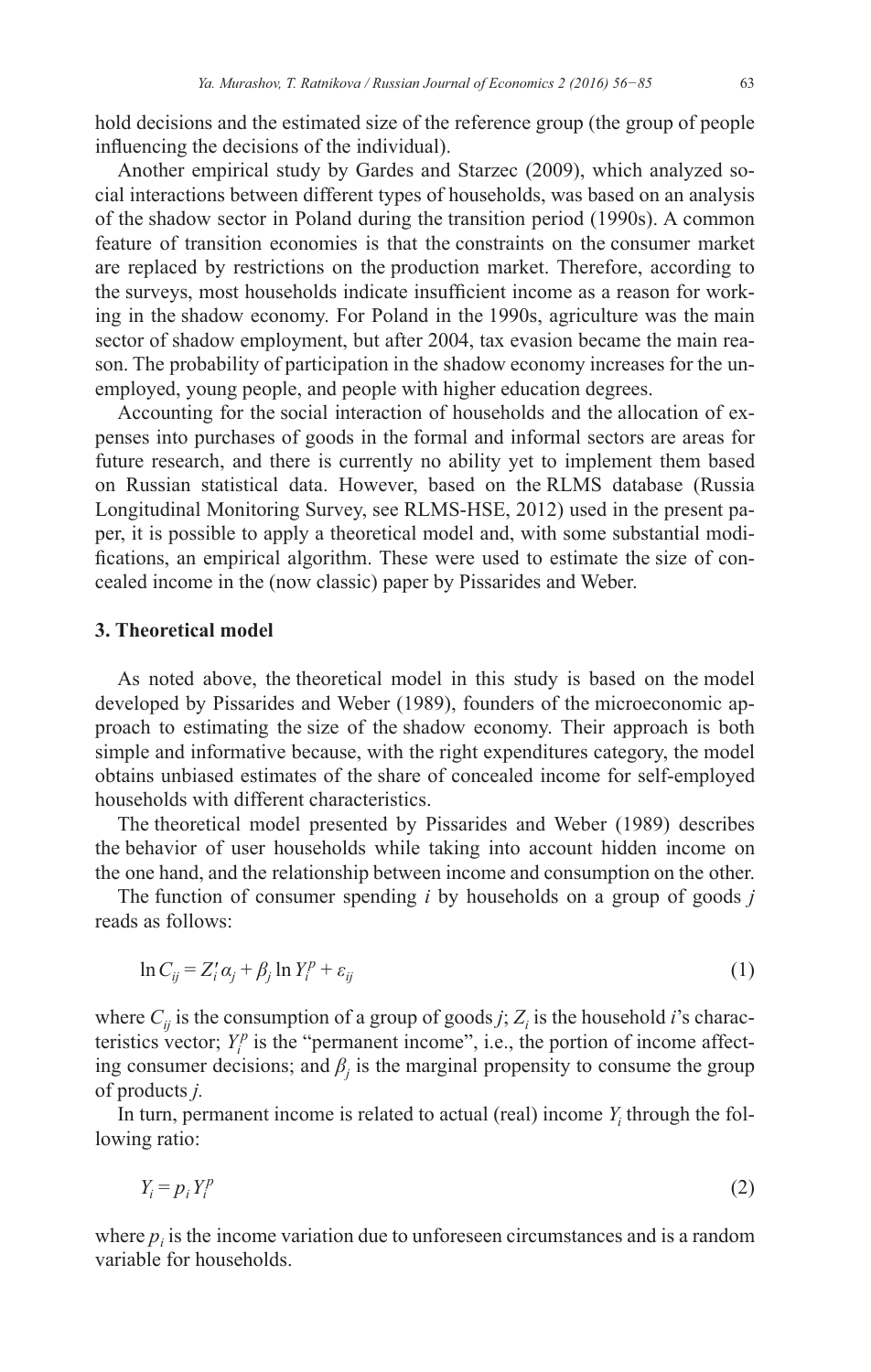The authors suggest that the differences between permanent and actual income are attributable to external economic factors (e.g., adverse economic conditions across the country or in a separate branch) whose vector of influence is not dependent on the type of household by income source. Therefore, the average value of  $p_i$  is not dependent on the type of household. However, the variance of this parameter is related to the type of household:  $V(p_i | i - ee) < V(p_i | i - se)$ .

For self-employed households  $(i - se)$ , the dispersion parameter  $p_i$  is greater than for hired households  $(i - ee)$  their income variance is higher (income for the self-employed is less stable). Hereinafter, the ee index refers to households whose main source of income is wages, and the *se* index refers to households whose primary source of income is derived from self-employment.

In accordance with the premises of the model,  $Y_i$  is not observable, because the income of self-employed households is stated incorrectly. If  $k_i$  is taken as the ratio indicating by how many times the real household income  $Y_i$  exceeds the stated income net of taxes  $Y_i^d$ , then the relationship between real and stated income will read as follows:

$$
Y_i = k_i Y_i^d \tag{3}
$$

According to the theory, employees state their income correctly; therefore, for households whose members are hired,  $k_i = 1$ . For the self-employed, the  $k_i$ parameter represents a random variable, and  $k_i > 1$ .

Thus, the unobserved permanent income, which is associated with the consumption function, can be expressed through current income and the model parameters as follows:

$$
\ln Y_i^p = \ln Y_i^d - \ln p_i + \ln k_i \tag{4}
$$

where  $\ln p_i$  and  $\ln k_i$  are two additional random regressors.

To verify the statistical hypothesis that households hide part of their income, we need assumptions about the distribution of the  $\ln p_i$  and  $\ln k_i$  parameters responsible for the discrepancy between observed income and permanent income. The authors suggest considering this distribution to be lognormal (because, according to the theory, such is the distribution of household income). In this case, the model parameters can be represented as the sum of their averages and deviations from the averages:

$$
\ln p_i = \mu_p + u_i, \ \ln k_i = \mu_k + v_i \tag{5}
$$

Then, the consumption function will read as follows:

$$
\ln C_{ij} = Z_i' \alpha_j + \beta_j \ln Y_i^d - \beta_j (\mu_p - \mu_k) - \beta_j (u_i - v_i) + \varepsilon_{ij}
$$
(6)

The dependent variable is a certain category of household expenditures. Pissarides and Weber (1989) considered food expenditures.

The expected value of  $p_i$  is related to  $\mu_p$  as follows:

$$
\ln E(p_i) = \mu_p + \frac{1}{2}\sigma_u^2 \tag{7}
$$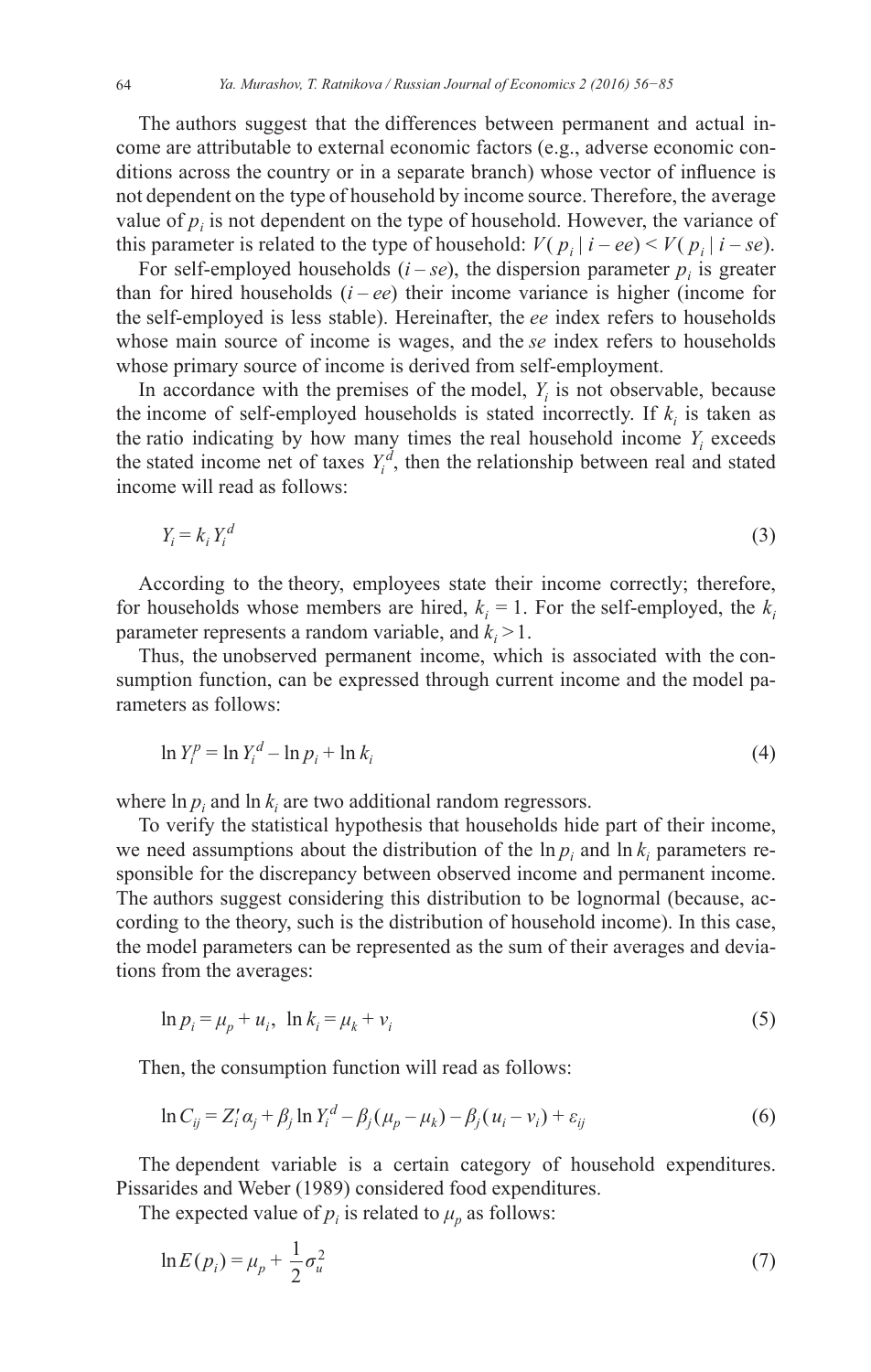If  $E(p_i)$  is not dependent on the type of household employment,  $E(\ln p_i)$  does not depend on it either; therefore, it is possible to compare the mean logarithmic values for the hired the and the self-employed:

$$
\mu_{pse} - \mu_{pee} = \frac{1}{2} (\sigma_{uee}^2 - \sigma_{use}^2) \le 0
$$
\n(8)

If equation (6) is estimated separately for hired workers and the self-employed, the constant will vary within the model because the value of  $\mu_{kse} - \mu_{kee}$  will be different for each group of households ( $\mu_{kse} = 0$  for hired employees and  $\mu_{kse} > 0$ for the self-employed). The information about the size of the shadow economy is conveyed by the value of this constant.

Rather than estimating the model based on two separate subsamples of hired employees and the self-employed, we can introduce a dummy variable to account for the type of household employment, and use a linear regression in the following form:

$$
\ln C_{ij} = Z_i' \alpha_i + \beta_i \ln Y_i^d + \gamma_i D_{SE} + \xi_{ij}
$$
\n
$$
(9)
$$

where  $D_{SE_i} = 1$  if the household is self-employed, and 0 otherwise. This model can be estimated with ordinary OLS, adjusted for the heteroscedasticity of the error  $\zeta_{ii}$ .

Estimating this equation, we can calculate the assessment of the under-reported income parameter  $k_i$  (indicating how many times the real income of a household exceeds the income stated).

If we assume that the marginal propensity to consume the  $j<sup>th</sup>$  category of goods  $\beta_i$  coincides for self-employed and hired workers, the  $\gamma_i$  coefficient has the following meaning:

$$
\gamma_j = E\{-\beta_j(\mu_p - \mu_k) \,|\, s e\} - E\{-\beta_j(\mu_p - \mu_k) \,|\, e e\} \tag{10}
$$

The above analysis and expression (9) show that

$$
\gamma_j = \beta_j \left\{ \mu_k + \frac{1}{2} (\sigma_{use}^2 - \sigma_{uee}^2) \right\} \tag{11}
$$

We can estimate the difference in the error variances of income between selfemployed and hired workers based on an income decomposition, but this would require building auxiliary regressions of observed income for each of the two household categories.

Observable income can be represented as follows:

$$
\ln Y_i^d = Z_i' \delta_1 + X_i' \delta_2 + \zeta_i \tag{12}
$$

where  $Z_i$  is the vector of household characteristics;  $X_i$  is the set of instruments;

 $\zeta_i = u_i - v_i$  for self-employed and  $\zeta_i = u_i$  for hired employees.<br>Then,  $\sigma_{\zeta se}^2 - \sigma_{\zeta ee}^2 = \sigma_{use}^2 - 2\text{cov}(u, v)_{se} + \sigma_{vse}^2 - \sigma_{uee}^2$ . Because (12) implies that

$$
\mu_k = \frac{\gamma_j}{\beta_j} - \frac{1}{2} (\sigma_{use}^2 - \sigma_{uee}^2), \text{ then } \mu_k + \frac{1}{2} \sigma_{vse}^2 = \frac{\gamma_j}{\beta_j} + \frac{1}{2} (\sigma_{vse}^2 - \sigma_{use}^2 + \sigma_{uee}^2).
$$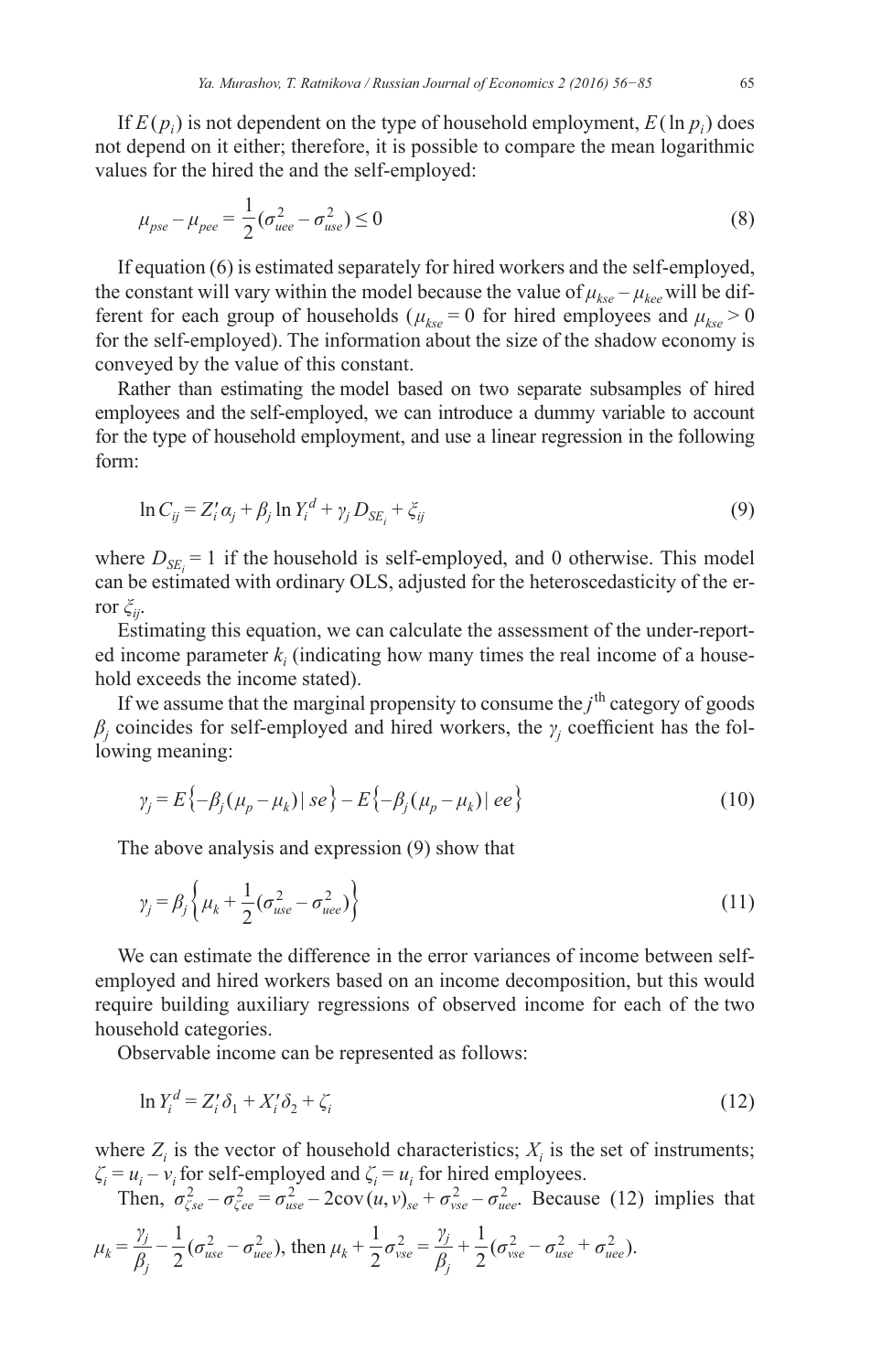A point estimate of the expected value of the under-reported income parameter cannot be found because the value of  $cov(u, v)_{v}$  is unknown, but it is possible to calculate an interval estimate for this parameter.

If we accept the assumption that  $cov(u, v)_{se} = 0$ , then the lower limit of the interval is determined subject to the condition that  $\sigma_{vse}^2 = 0$ , and the upper limit is obtained when making the assumption  $\sigma_{use}^2 = \sigma_{uee}^2$  (self-employed income is at least as volatile as hired income).

In this case, the interval limits are expressed through residual income variances  $\sigma_{\zeta_{se}}^2$  and  $\sigma_{\zeta_{ee}}^2$ .

$$
(\ln k)_{low} = \frac{\gamma_j}{\beta_j} - \frac{1}{2} (\sigma_{\zeta se}^2 - \sigma_{\zeta ee}^2)
$$
  
\n
$$
(\ln k)_{up} = \frac{\gamma_j}{\beta_j} + \frac{1}{2} (\sigma_{\zeta se}^2 - \sigma_{\zeta ee}^2)
$$
\n(13)

Based on the calculated limits of the under-reported income parameter, we came to a conclusion about the real income of households participating in the shadow economy (self-employed households according to the model).

Researchers are not only interested in the overall analytic result across the entire available sample of households but also in a more detailed study of the portion of concealed income across various socio-demographic groups.

# 4. Hypotheses of the study

Russia's shadow economy, according to Burov and Samarukha (2010), consists of four sectors—the informal economy, the illegal economy, the fictitious economy, and the concealed economy—and three types of relationships.

The subjects of the first type of relationship are large businesses that gained access to power, allocation, distribution, and assignment of material and financial resources. This segment of the population is not represented in the RLMS household budget survey data and, therefore, is not touched upon in this study.

The second type of relationship involves representatives of various socioprofessional business groups whose goal is to obtain funds for business development and personal business income due to the paid satisfaction of the mass needs of the population (illegal sector and concealed component of activities). This segment of the population is poorly represented in the RLMS data.

The third type of relationship involves representatives of various socio-professional groups whose purpose is to make a living through paid satisfaction of mass needs of the population (informal sector). It is this segment of the population that is best represented in the RLMS data, and it is to this segment that our research hypotheses refer.

The shadow activities of individuals and households in the informal sector of the economy, according to Burov and Samarukha (2010), can be divided into four levels:

- the first level is associated with the basic physiological survival of a family;
- the second level is related to physiological and intellectual survival;
- the third level refers to striving for development and improvement;
- the fourth level is an attempt to lay a material foundation for future.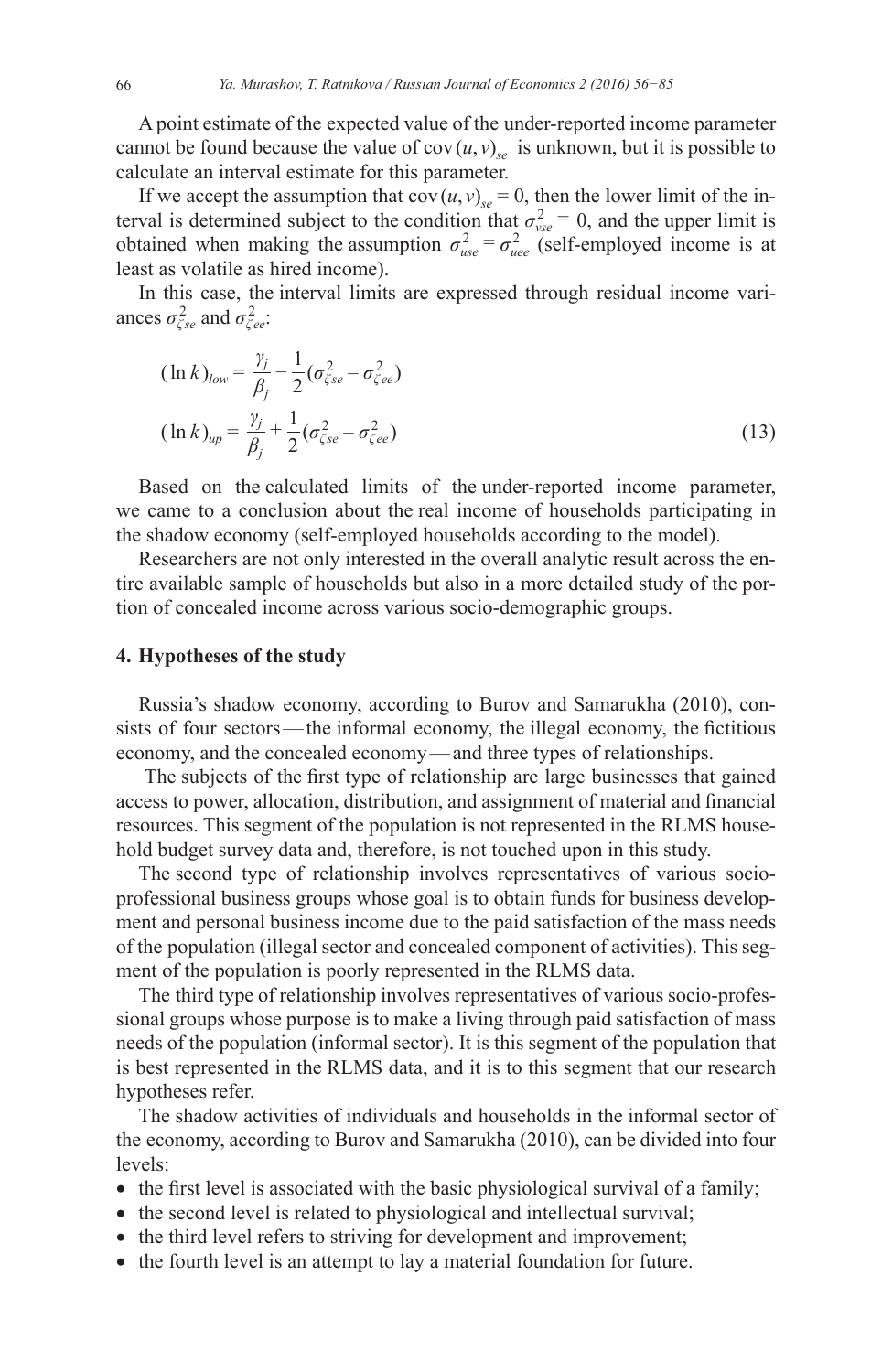Depending on the level of household shadow activities, we will differentiate between reported income, expenditures for certain goods, and the size of underreported income.

We will assume that the level of household shadow activities is largely determined by its level of monetary income and the opportunities that exist for households living in various types of settlements.

Based on monetary income, households can be divided into three groups:

- income below half the median across the sample (such households are classified as poor, and their shadow activities are supposedly driven by first- and second-level reasons);
- income between half of the median and one-and-a-half times the median (the rationale for such households presumably corresponds to second- and third-level reasons);
- income above one-and-a-half medians (affluent households with fourth-level reasons).

*Hypothesis 1.* The share of under-reported concealed income is higher *in the lower and upper income groups than in the middle income group.* 

In support of this hypothesis, we can draw on the following arguments. In the lower income group, people may be unable to earn reportable income because of a lack of jobs in the legal sector as well as the low level of skill or its inconsistency with the structure of available jobs; therefore, almost all of the income will be concealed because of the need to ensure physical survival. The middle group includes households for whom a significant portion of income is derived from wages; these households are not as strongly motivated to conceal their earnings as members of the lower group. The upper income group contains representatives of the affluent segments of society who are not concerned with physical survival and for whom hired employment does not seem attractive. However, when promising business opportunities arise, the proceeds from them may be concealed to a great extent because of the desire not to attract attention from the criminal element of the shadow economy and the regulatory agencies, as well as the desire to optimize tax deductions.

Households can be grouped by settlement type based on two factors: size or administrative status. The hypotheses underlying the choice of these target groups are as follows.

# *Hypothesis 2. In small settlements and cities with million-plus populations, the share of under- reported income is higher than in medium-sized towns and villages.*

This hypothesis seems valid because, in the former case, the number of formal jobs is very limited and people are forced to seek shadow income to support themselves, while in the latter case, on the contrary, there are a very large number of attractive opportunities for shadow earnings, especially in metropolitan areas.

# *Hypothesis 3. In rural areas and regional centers, the proportion of hidden income is higher than in urban settlements and secondary cities.*

In a literature review on the shadow economy, Smith (1986) concluded that the informal economy is mostly run by the self-employed who own small family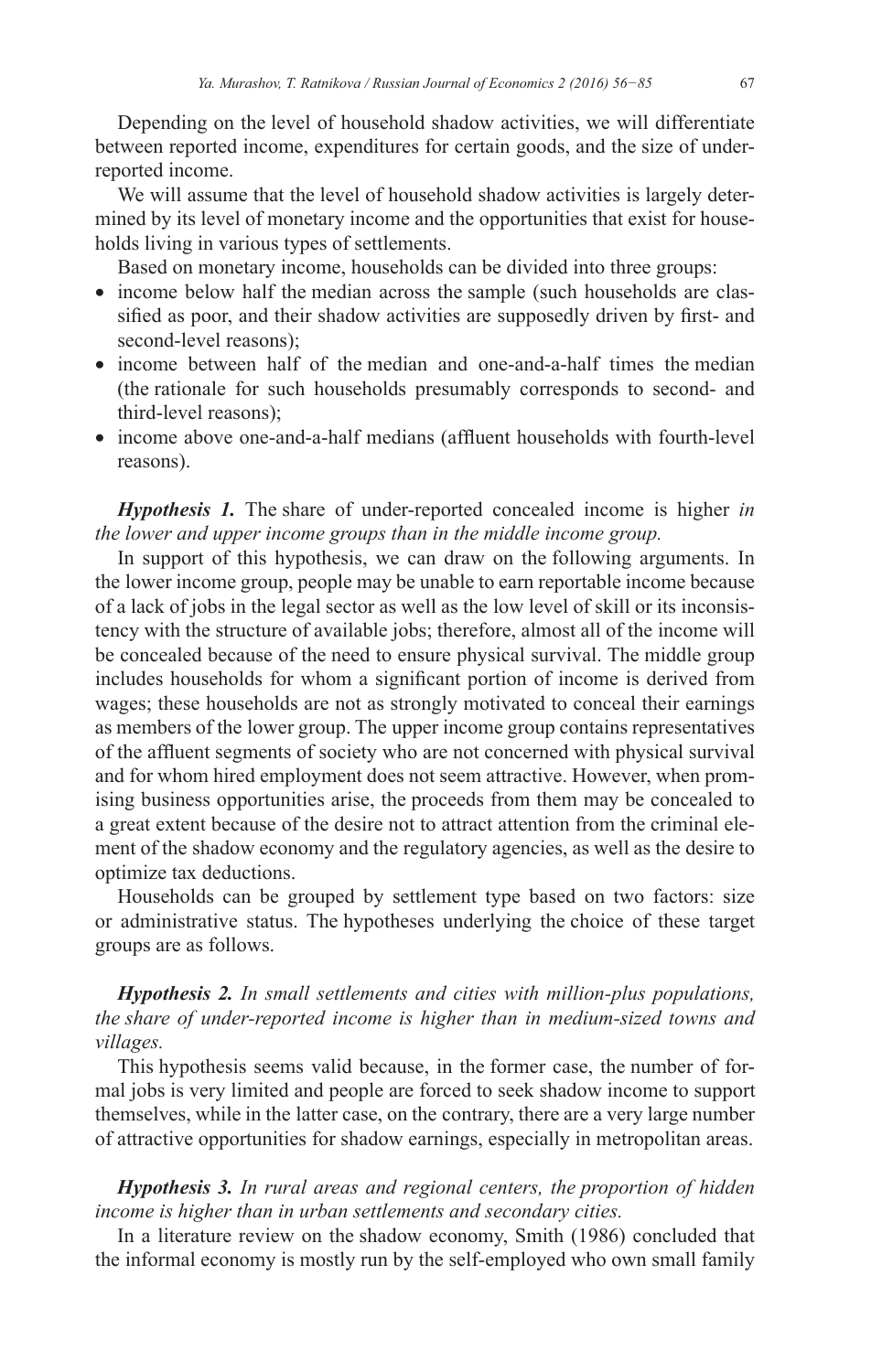businesses. Such enterprises are widely represented in rural areas, e.g., in agriculture, forestry, fisheries, construction, distribution, and repairs. In regional centers, where schools, medical facilities, shopping malls and markets are concentrated, there are additional opportunities such as tutoring, private medical services, private trucking, and various forms of freelancing.

# **5. Data description**

This section describes sampling restrictions, classifies households, and examines in detail the characteristic features that differentiate self-employed households from others. Studying these features is necessary to determine the consistency of data and key hypotheses for the model and is necessary for the choice of control variables and variables for the instrumentation of income in the consumption equation.

The paper uses data from the 21st RLMS wave (2012), which represents a non-governmental longitudinal household survey. The RLMS covers a wide range of issues and produces an extensive base of socio-economic variables that can describe the structure of income and expenditure, the structure of food consumption, the level of material well-being of the population, education levels, investment, occupations, migration, health, etc. The wave includes individual and households data. The sample represents the current (2012) situation in households of the Russian Federation (more precisely, the income groups of Russian households available for the RLMS).

The following charts demonstrate the relevance of the RLMS sampling distribution by income in 2012 for the income distribution of the total Russian population in 2012 (according to the official Rosstat data).

Fig. 1 shows that the selected distribution of households by income is biased to the left: low-income groups in the population are much more widely represented than in the distribution for the general population. The right end of the sampling distribution is significantly thinner than the right end of the general population distribution, suggesting a small number of representatives from upper income groups in the RLMS sample. The global maximum for the sampling distribu-



**Fig. 1.** Bar charts for the distribution of the Russian population by monthly income per capita, 2012 (RUB thousand).

*Source:* RLMS data for 2012, and the household budget survey data from Rosstat, adjusted for balance of income and expenditure indicators for the population during the same period.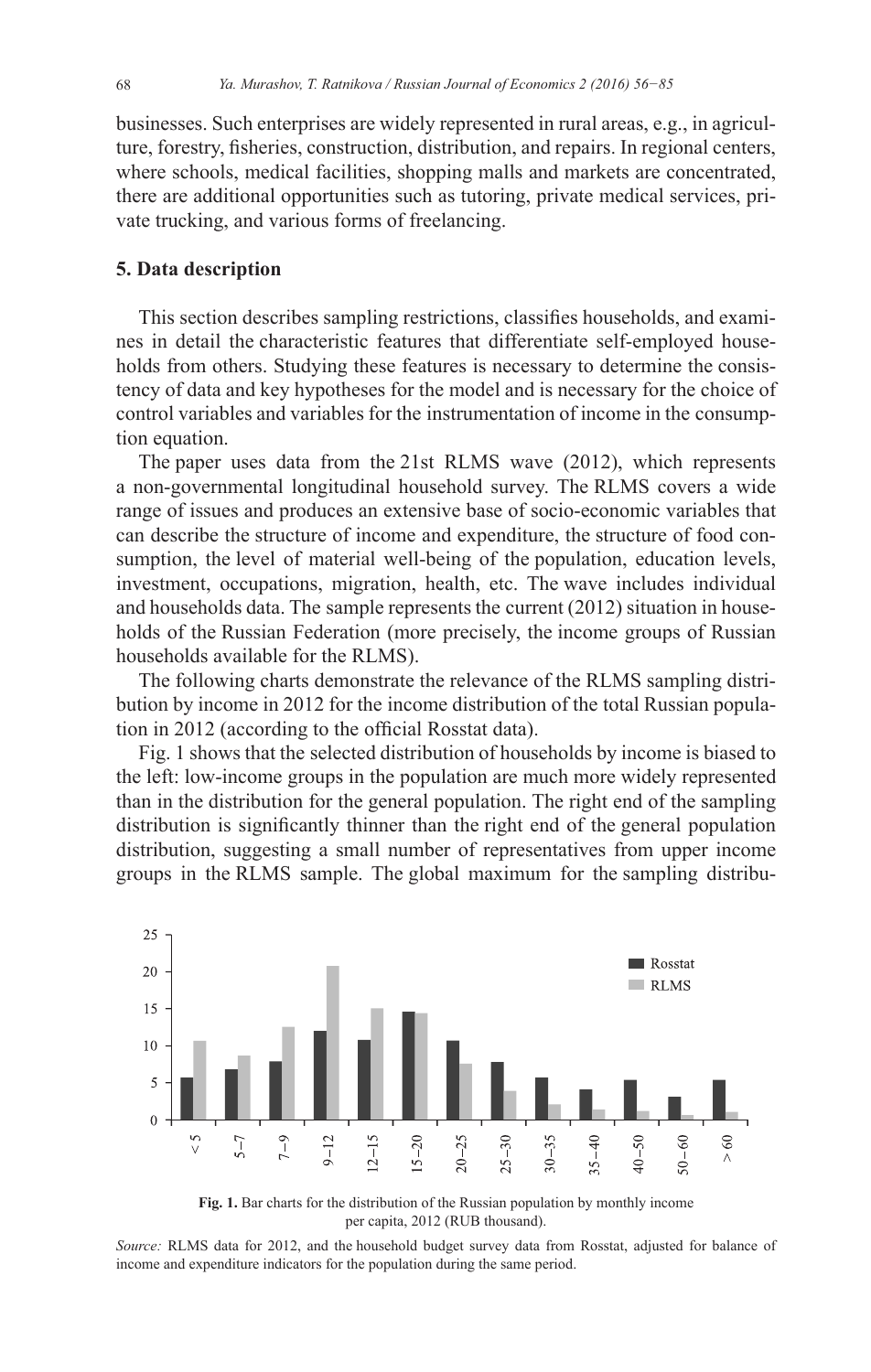tion falls within the interval from RUB  $9,000$  up to RUB  $12,000$  per month per person, whereas the global maximum for the general population distribution is within the interval from RUB 15,000 to RUB 20,000 per month per person.

A comparison of distributions shows that a direct replication of the findings from this study on the entire population would be impossible. We can only speak of modeling under-reported income for low- and medium-income segments of the population.

# *5.1. Income decomposition*

To build the model, it is important to carefully examine the typology of households and household income distribution across the main sources. There are three such sources:

1) net wages;

2) "other income", which includes pensions, scholarships, unemployment benefits, income from the sale of housing, income from housing rent, interest income from capital, dividend income from capital, alimony, debt payment subsidies and housing payment subsidies;

3) income from self-employment, defined as follows:

*income from self-employment = total income – wage – "other income"*

Formally, income from self-employment is part of "unearned income":

*unearned income = total income – wage*

As we see from the descriptive statistics (Table 2), approximately 45% of households earn a positive income from self-employment. The average income from wages is the greatest among all mean values for various sources of income: households earn RUB 33,700 on average. The mean value of "other income" is RUB 13,478, which is  $1.5$  times higher than the average income from self-employment (RUB 9,405). At the same time, the mean values are shown for households with positive income.

An important part of the study is the analysis of variance of different income components. Income from self-employment has the greatest coefficient of variation, at 2.33 (the ratio of the standard deviation to the mean). On the other hand, the coefficient of variation for "other components" of income is the lowest  $(0.71)$ 

| <b>Statistics</b>     | Total<br>income | Wages   | Other<br>income | Unearned<br>income | Income from<br>self-employment |
|-----------------------|-----------------|---------|-----------------|--------------------|--------------------------------|
| N(>0)                 | 6359            | 4412    | 4475            | 5241               | 2879                           |
| Number of zero values | 158             | 2105    | 2042            | 1276               | 3638                           |
| Average               | 37 126          | 33 700  | 13 478          | 16.676             | 9405                           |
| Standard error        | 33 9 29         | 29 838  | 9532            | 18867              | 21 905                         |
| Standard error/mean   | 0.91            | 0.89    | 0.71            | 1.13               | 2.33                           |
| Minimum               | 130             | 990     | 85              | 50                 | $\theta$                       |
| Maximum               | 425 600         | 420 000 | 175 000         | 332 300            | 320 300                        |
| 25% quartile          | 16 200          | 15 000  | 7800            | 8000               | 990                            |
| 50% quartile          | 28 000          | 26 000  | 11 200          | 12 500             | 2724.5                         |
| 75% quartile          | 46 408          | 44 000  | 17 800          | 20 200             | 9000                           |

Descriptive statistics of income decomposition

**Table 2**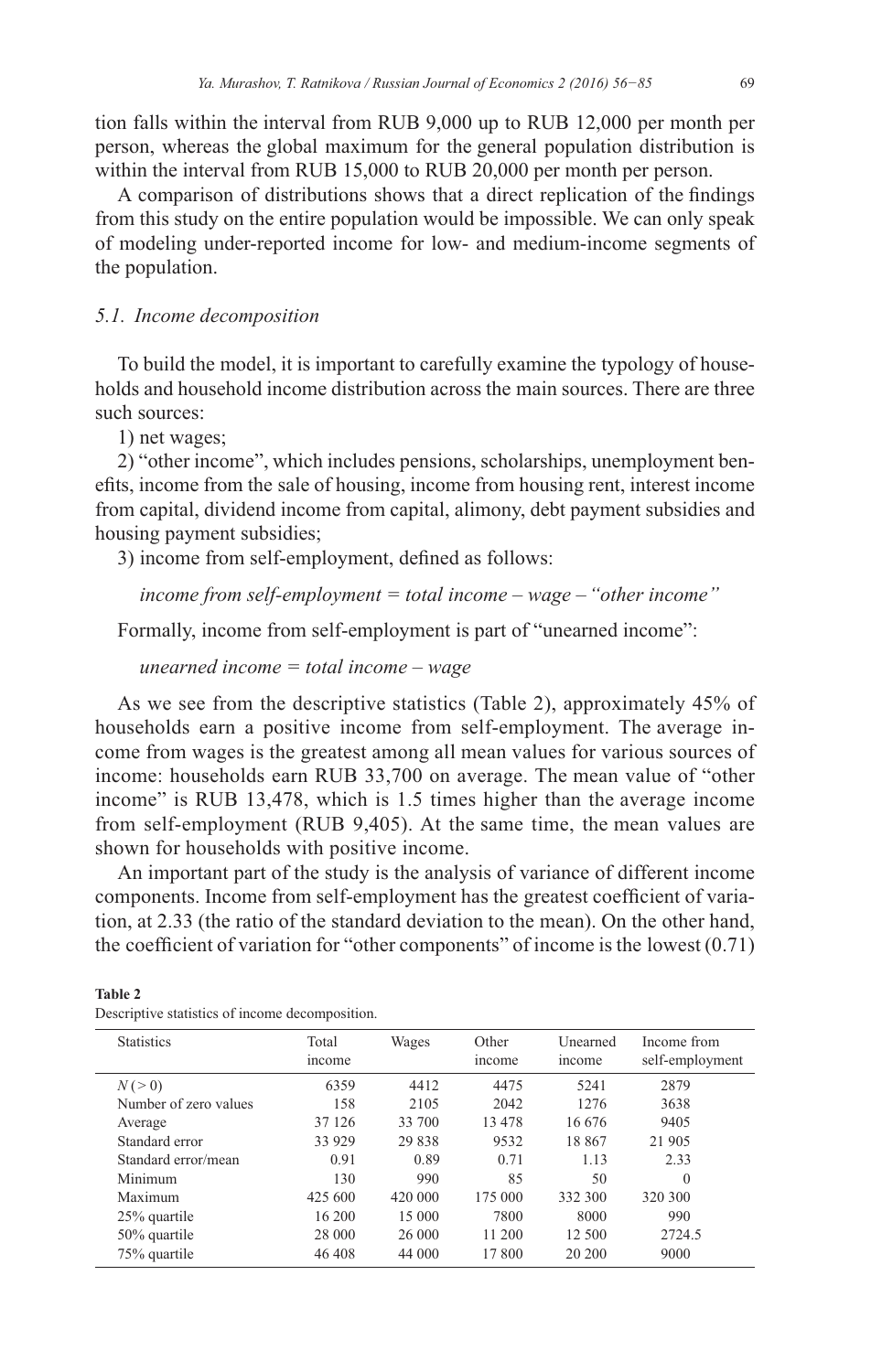

Fig. 2. Distribution of the proportion of household income from self-employment within the sample (among households with positive income from self-employment;  $N = 2879$ ).

because the most important element within them is the least-variable part of income, i.e., pensions, scholarships, etc. The variation in wages is greater than for income from self-employment, but the relative variation, or the ratio of the standard deviation to the mean value, is higher for income from self-employment  $(2.33$  compared with 0.89). This empirical fact means we do not have to reject the hypothesis that income from self-employment is more volatile, allowing us to carry out the decomposition by Pissarides and Weber (1989). This decomposition is based on the hypothesis that wages are stated correctly, while income from self-employment is under-reported. According to this model, the residual error in the income equation should be highest for the self-employed and can be used to estimate a parameter that would be used to adjust income from selfemployment.

A separate task is the classification of households (division into self-employed and others) which can be solved by studying the proportion of income from selfemployment out of total household income. Fig. 2 shows that the distribution of this proportion is asymmetrical: a large portion of households receive either zero or a small fraction of their total income from self-employment. The histogram identifies the share threshold value: it is  $20\%$  (Pissarides and Weber used  $25\%$ ). All households deriving more than 20% of their income from self-employment will be categorized in the study as self-employed.

A noticeable spike in the distribution around a proportion of 1 indicates the presence of a large group of households for which income from self-employment is their primary income.

Table 3 explores the differences among households, indicating the presence or lack of income from self-employment. The officially self-employed have higher incomes, on average, which are also more volatile. We have seen above that income from self-employment has a higher coefficient of variation than income from wages. However, it is worth noting that inside the segment of officially self-employed households, income from wages has a higher coefficient of variation than income from self-employment. This fact, as well as an analysis of the chart, indicates the heterogeneity of self-employed groups and the need to divide households not into two groups (hired and self-employed), but into three: self-employed, people with a low share of income from self-employment, and people with zero income from self-employment.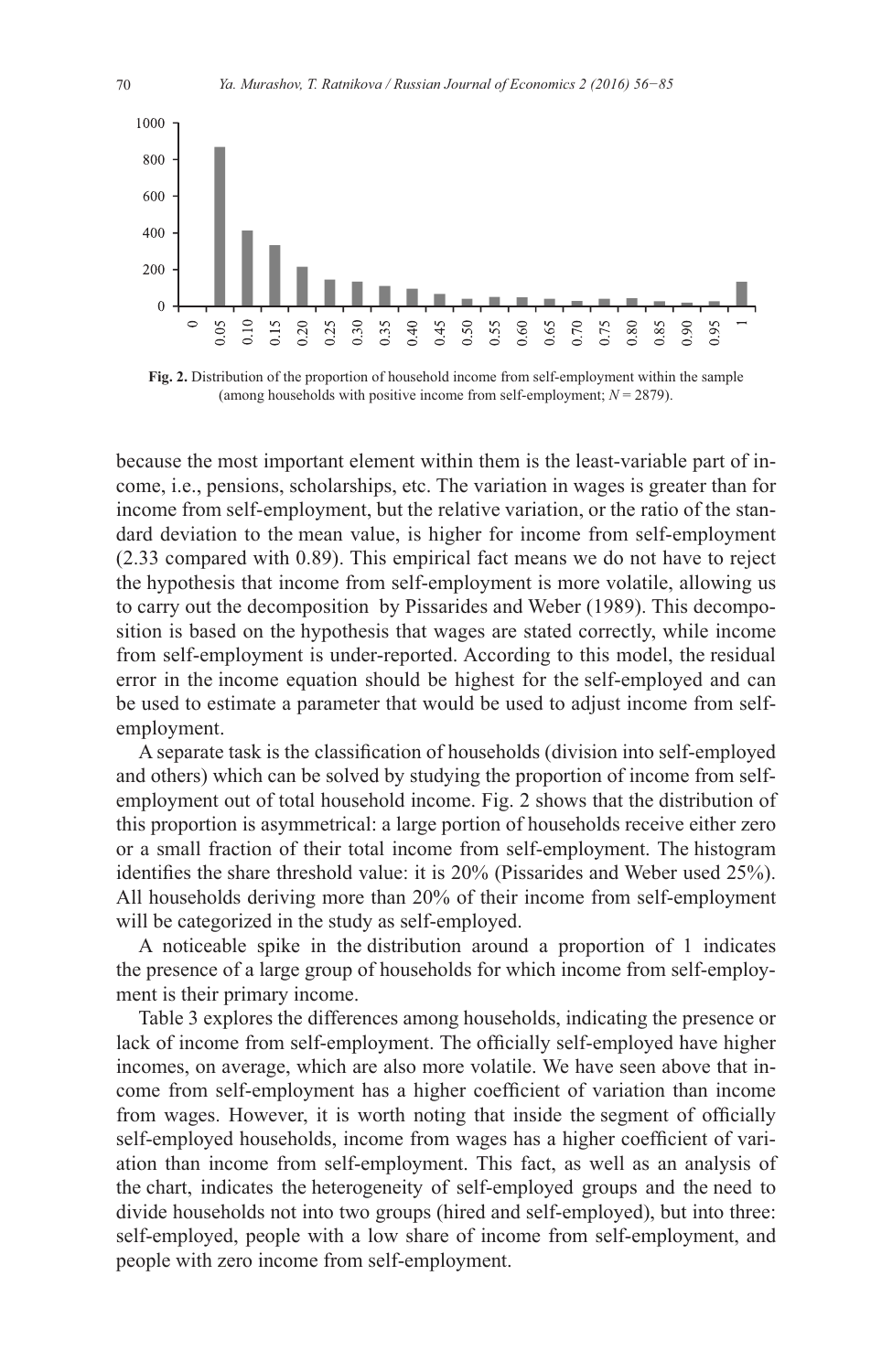#### **Table 3**

Descriptive statistics to decompose income for households with positive income from self-employment, grouped by the proportion of income from self-employment out of total income (RUB).

| Type of income                                                                                 | Average   | Standard<br>error | Minimum<br>value | Maximum<br>value |
|------------------------------------------------------------------------------------------------|-----------|-------------------|------------------|------------------|
| Statistics for households reporting low income from self-employment ( $\leq 20\%$ ) (N = 1947) |           |                   |                  |                  |
| Total income                                                                                   | 34 532.18 | 27 969.09         | 1000             | 276 500          |
| Wages                                                                                          | 20 335.45 | 26 283.81         | $\theta$         | 243 000          |
| Other income                                                                                   | 10 769.81 | 10 052 66         | $\theta$         | 99 000           |
| Income from self-employment<br>(estimate)                                                      | 3426.92   | 8190.33           | $\Omega$         | 192 000          |
| Statistics for households reporting high income from self-employment ( $\geq$ 20%) (N = 932)   |           |                   |                  |                  |
| Total income                                                                                   | 44 003.35 | 50 014.41         | 1500             | 425 300          |
| Wages                                                                                          | 14 866.87 | 24 496.69         | $\theta$         | 220 000          |
| Other income                                                                                   | 7232.32   | 9178.87           | $\Omega$         | 120 000          |
| Income from self-employment                                                                    | 21 904.16 | 33 352.10         | 600              | 320 300          |

The model's last important assumption required to estimate the shadow economy factor is the lognormality of household income. This assumption has been veri fied based on empirical data, using the Kolmogorov-Smirnov criterion. The hypothesis is not rejected at a significance level of 1% for total income or for income from self-employment (the estimated probability of a Type I error is 14.7% for total income and 1.4% for income from self-employment).

# *5.2. Descriptive statistics for the socio-demographic characteristics of households*

The choice of control variables (household characteristics) is an important part of the technique for estimating the proportion of under-reported household income that will be implemented in this study. Appendix Table A1 describes the sampling framework for the characteristics of individuals classified according to type of employment: total; individuals not related to the self-employed; individuals whose income from self-employment is less than 20% of their total income; individuals whose income from self-employment is more than 20% of their income.

In this study, income from self-employment means all income from entrepreneurial activity, regardless of whether the employer is self-employed (working for himself) or an individual entrepreneur who hires employees. (This paper uses a slightly different principle for categorizing individuals as self-employed than that used in Lukyanova (2012), where an individual is assigned to this group if registered as an individual entrepreneur or the founder of a legal entity or if selfdescribed as unofficially self-employed.)

People qualified as skilled labor include individuals within ISCO groups  $1-5$ : lawyers or government employees, expert professionals of the highest category, skilled workers in agriculture, industry workers, or other skilled workers. Unskilled workers include respondents within ISCO groups 6–9: medium-skilled specialists, clerks, services and trade employees, and unskilled workers. The basic education group includes those with a completed or incomplete secondary education.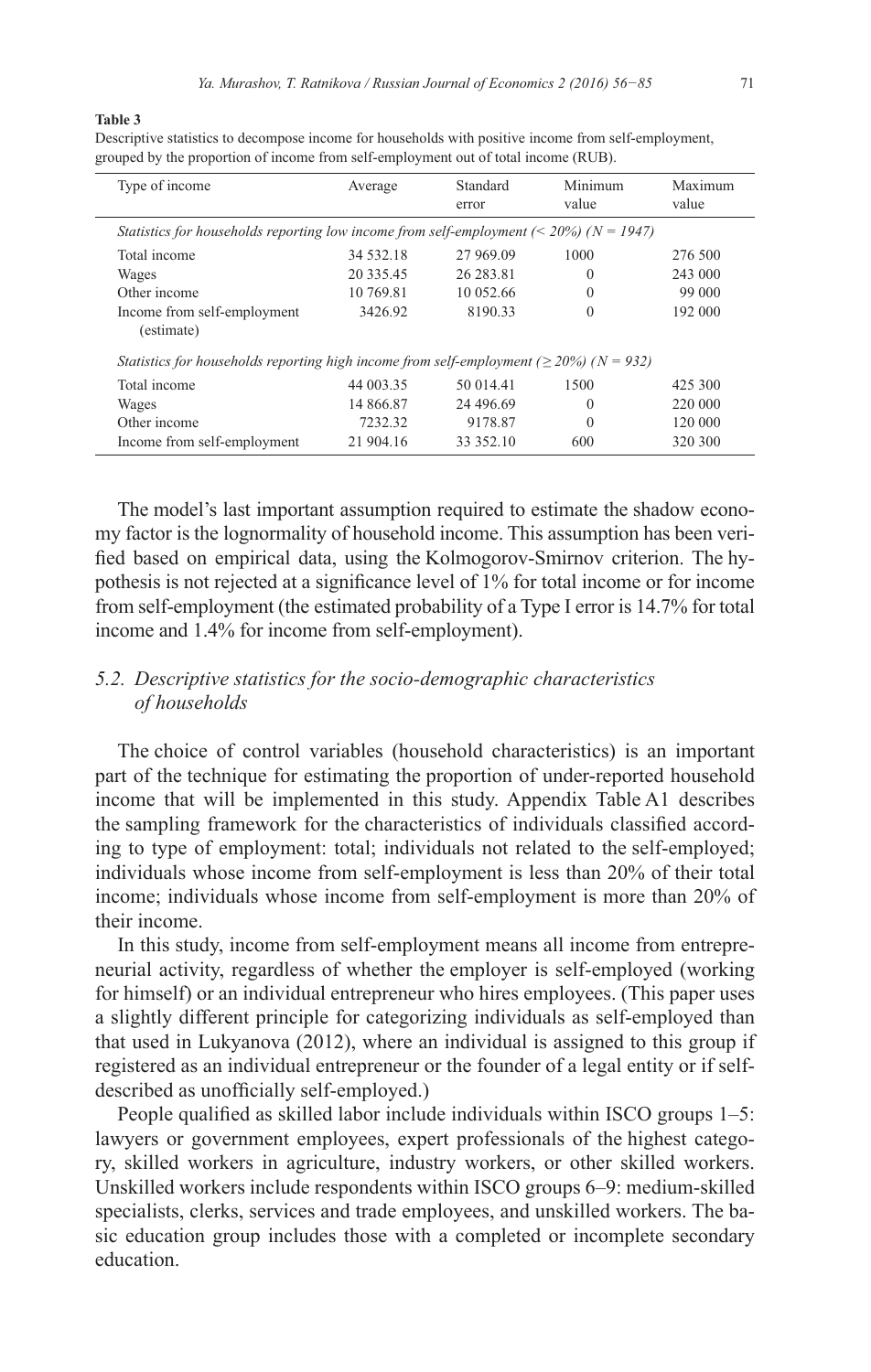To describe the resulting patterns, we will, for the sake of brevity, regard the self-employed as individuals who earn more than 20% of their income from self-employment.

We can conclude from Appendix Table A1 that the self-employed are more often single than married. They are more often engaged in unskilled labor, which is true for heads of families as well as for regular members of the household. They have lower levels of education, whether higher (33.55% vs. 39.05%) or secondary vocational (37.74% vs. 42.49%), and they have a higher level of satisfaction with life  $(17.10\%$  vs. 15.29%). Self-employed households have a significantly larger proportion of school students  $(37.6\%)$  and a slightly larger proportion of college students (19.9%) than households with no income from self-employment (28.5% and 17.1%).

The self-employed want to get another job more often than hired employees  $(39.57\% \text{ vs. } 29.71\%)$ , but they do not state that they have a job at the moment (which perhaps means they are concealing the shadow portion of their income, or have no other paid sources of income). Financial opportunities and opportunities to improve living conditions, to take a vacation, or to pay for a child's education are no different for the self-employed from the average level of the full sample, although these opportunities exceed the capacity of those who have a small portion of income from self-employment.

We can conclude that a number of selected characteristics of household members should be used in a regression analysis because they correct some structural differences between households of the self-employed and of hired employees and may affect a household's intention to hide their income.

# 5.3. Descriptive statistics of the economic characteristics of households

Appendix Table A3 shows some of the categories used in the model of variables and variables that can be used as instrumental: settlement type, real estate ownership and the equipment in housing facilities, land ownership, the presence of crops (including those for sale), the ownership of vehicles and machinery for cultivating land, the possession of a computer and internet access, and the possession of other durable goods.

Based on descriptive statistics analysis, we can conclude that the self-employed live more often in rural areas  $(33.2\% \text{ vs. } 21.2\% \text{ for the sub-sample of indi-}$ viduals with zero income from self-employment) than in towns (18.7% vs. 27.4% for the sub-sample of individuals with zero income from self-employment). In the regional centers, their number is roughly the same.

Regarding housing, the self-employed own a greater amount of total area and residential area, with a large number of rooms, than those having no income from self-employment or having a small income from it. They are less frequently equipped with central water supply, central plumbing, hot water supply, sewer, gas and telephone. They prefer satellite antennae to cable television. Less often than other types of households, they have cottages, lawnmowers, a foreign-made car with a GPS navigator, a washing machine and a microwave, but they more often own trucks, motorcycles and tractors, and they sell their crops more often (5.7% vs 2.2%, and 1.1% for the sub-sample of individuals with no income from self-employment). Desktop computers are less common with the self-employed,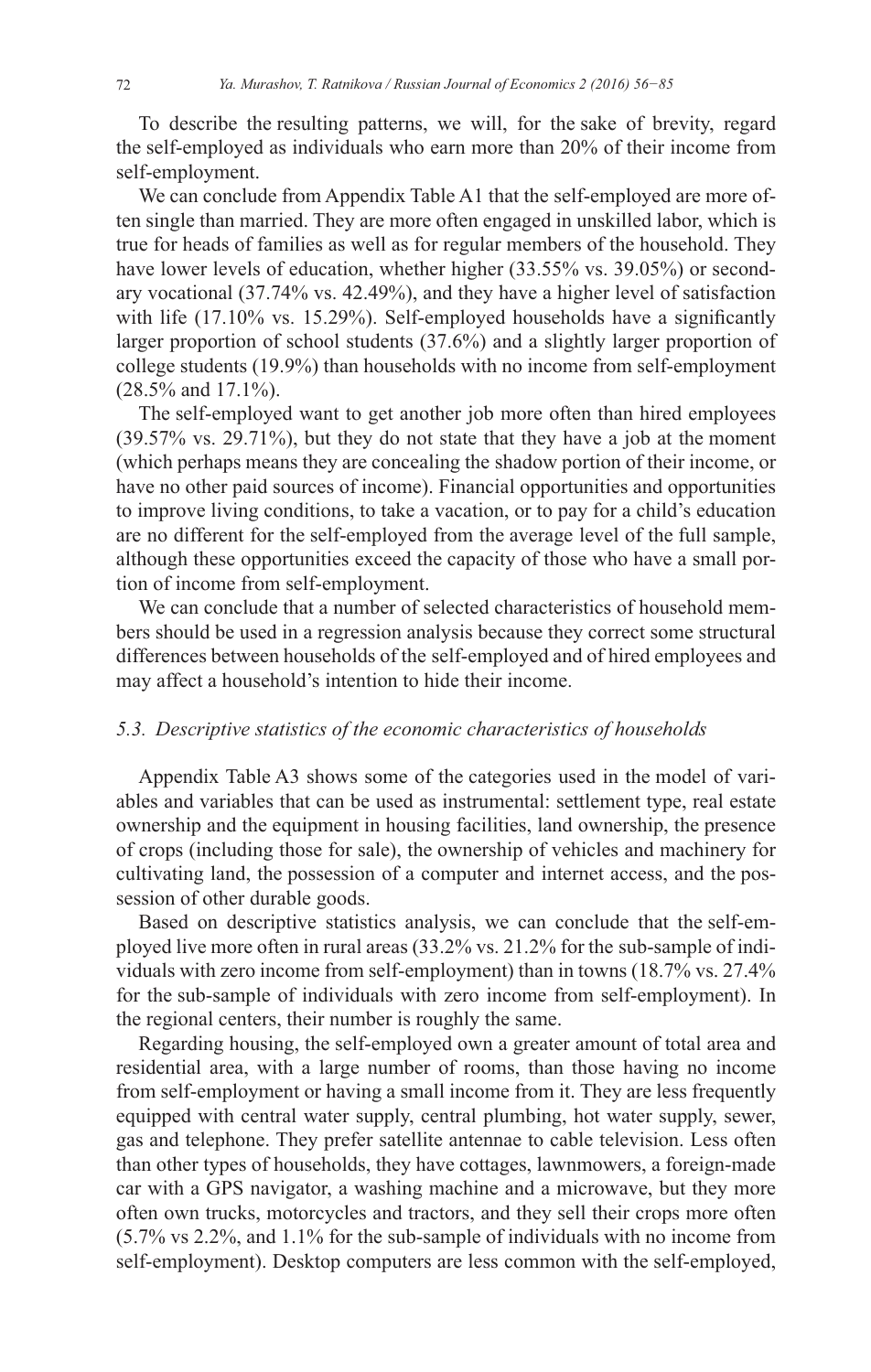while laptops are more common. Low-speed internet is more affordable for the self-employed than broadband.

The statistics show that among the self-employed with a high proportion of income from self-employment, there must be a substantial proportion of farmers (farms).

# *5.4. Cost decomposition*

The final step of the preliminary data study is to decompose costs, on the basis of which we will build the variables for the equation model.

Households report information on the number of purchased products, their prices, and overall expenses over the past seven days. Monthly household expenditures on food represent the sum of expenditures for all products, normalized to a 30-day period.

According to the theory, household expenses can be divided into expenditures for the purchase of durable goods and current consumer goods. Expenditures for current consumer goods include food, clothing, and services. Spending on durable goods includes expenditures for purchasing household appliances.

Table 4 demonstrates that for households with positive income from self-employment, there is a high degree of heterogeneity in expenditures. All expenditures for the self-employed are higher for all categories than the average for the entire sample (excluding expenditures on food) and are higher than expenditures by households with a low proportion of income from self-employment. On the other hand, total income for the self-employed is also significantly higher (whereas the average household incomes from other parts of the sample are not

|                                                              | Entire | N <sub>0</sub> | Share of     | Share of       |
|--------------------------------------------------------------|--------|----------------|--------------|----------------|
|                                                              | sample | income         | revenue      | revenue        |
|                                                              |        | from $s/e$     | from         | from           |
|                                                              |        |                | $s/e < 20\%$ | $s/e \ge 20\%$ |
| Expenditures for meals at home, normalized to<br>30 days     | 9518   | 9462           | 9143         | 9502           |
| (*) Consumption of home-produced goods                       | 458    | 445            | 520          | 1403           |
| Expenditures for meals at home, normalized to                | 9976   | 9907           | 9663         | 10 905         |
| 30 days, adjusted for $(*)$                                  |        |                |              |                |
| Expenditures for eating out, normalized to                   | 1550   | 1718           | 1283         | 1402           |
| 30 days                                                      |        |                |              |                |
| Estimated total expenditures for food                        | 11 069 | 11 180         | 10427        | 10 904         |
| Estimated total expenditures for food,<br>adjusted for $(*)$ | 11 519 | 11 625         | 10 946       | 12 307         |
| Expenditures for clothes over the past 30 days               | 2436   | 2486           | 2182         | 2770           |
| Expenditures for services over the past 30 days              | 7248   | 7499           | 6641         | 7529           |
| Expenditures for health care over the past 30 days           | 2138   | 2127           | 2109         | 2247           |
| Other expenditures over the past 30 days                     | 2671   | 2765           | 2324         | 3024           |
| Total current consumer expenditures on goods for             | 26 012 | 26 502         | 24 202       | 27 877         |
| 30 days                                                      |        |                |              |                |
| Expenditures for durable goods, normalized to                | 6930   | 6866           | 5925         | 9285           |
| 30 days                                                      |        |                |              |                |
| Total expenditures                                           | 32 942 | 33 368         | 30 127       | 37 162         |
| Total income                                                 | 36 082 | 35 0 20        | 34 5 14      | 43 500         |

#### **Table 4**

Descriptive statistics for household expenditures, including the consumption of household-produced goods (RUB)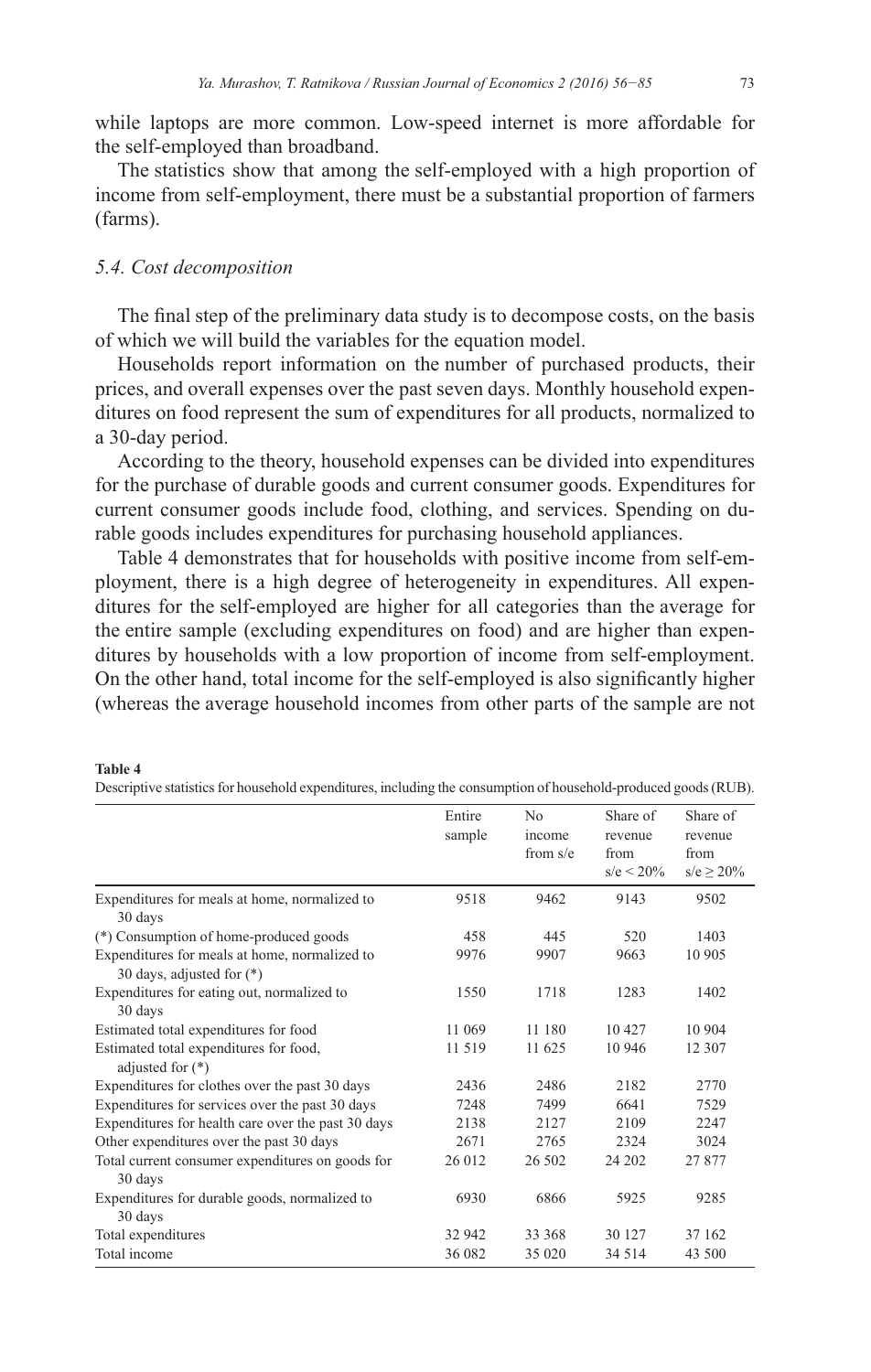significantly different). The question for the current research is whether the differences in expenditures are attributable to stated income or whether there is some portion unaccounted for that is part of the shadow economy.

Household consumption includes goods produced for a household's own consumption, and it is higher for self-employed households. This is more closely associated with the significant number of self-employed in farming households, for which this type of consumption is most characteristic, rather than concealed income. Cash expenditures on food for the self-employed households and the others do not vary greatly.

## 6. Estimating the econometric model

Our approach involves estimating an equation of expeditures for an individual good that depends on identifying household indicators, including income and employment type (self-employed and others), to obtain an unbiased estimate of the under-reported income parameter.

Food costs are often regarded in the literature as the most correctly presented in the statistics. The model uses a log-linear form for the dependency of expenses on income:

$$
\ln C_h^F = Z_h' \alpha + \beta_F \ln Y_h + \gamma_F D_{SE_h} + u_h^F \tag{14}
$$

where h is the number of households;  $C_h^F$  is food expenditures;  $Y_h$  is income;  $Z_h$  identifies the household's indicators;  $D_{SE_h}$  is a dummy variable that assumes the value of 1 for the self-employed and 0 otherwise; and  $u_k^F$  is random error, independently and identically (normally) distributed with zero mean.

During the evaluation of the model, the variable  $D_{SE<sub>k</sub>$  (which indicates the type of household) was found to be significant at the 1% level, but negatively (Table 5). This means that the self-employed spend less on food than other households, which does not correspond to the model's assumptions and makes it impossible to estimate the size of concealed income based on the food expenditure equation. This is quite consistent with Suvorov (2008), indicating the unreliability of information households report on their expenditures for food, and a strong overstatement of declared expenses on a number of the most demanded products.

However, it is possible to use the other household expenditure categories that are reported, perhaps more appropriately, but expenditures must depend on overall household income rather than income structure (a condition necessary to correctly assess the expenditure equation). The first reason is why expenditures for durable goods are unsuitable. The second reason is why we cannot use expendi-

Table 5

Comparison of estimates of expenditure models for certain categories of goods.

| Coefficient | Model              |                   |                      |
|-------------|--------------------|-------------------|----------------------|
|             | Food expenditures  | Food expenditures | Spending on clothing |
|             | (Pissarides–Weber) | (RLMS, 2012)      | (RLMS, 2012)         |
|             | $0.0919***$        | $-0.1815***$      | $0.0921**$           |
|             | $0.2695***$        | $0.3263***$       | $0.3604***$          |

*Note:* The level of significance: \*  $10\%$ , \*\*  $5\%$ , \*\*\*  $1\%$ .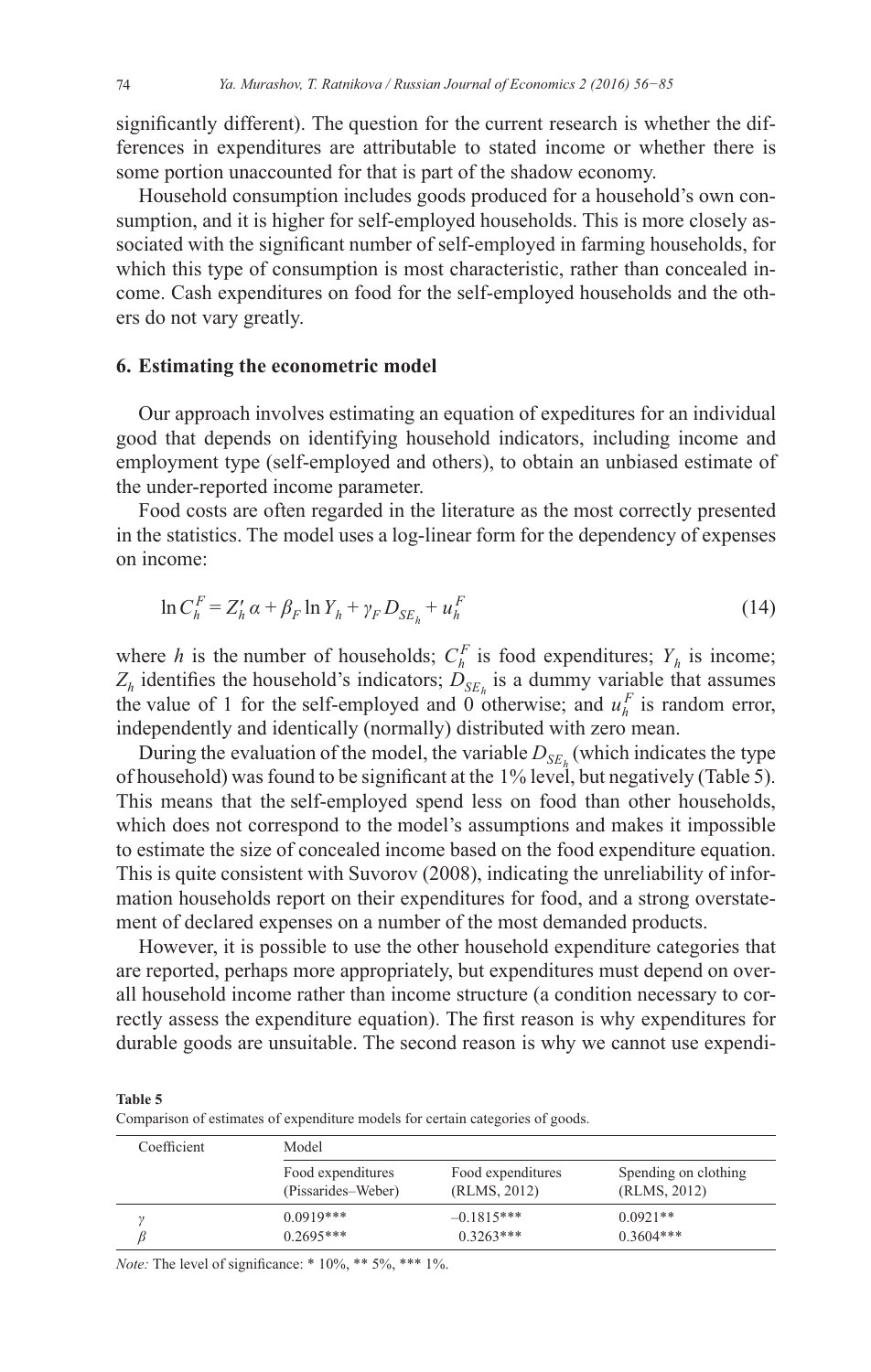tures that include the cost of transportation and are linked to the place of work. Clothing expenditures meet both conditions, so they can be used as an indicator of a household's well-being.

Thus, it is advisable to turn to the assessment of the equation where the dependent variable is the logarithm of spending on clothes for adults and children over the past 90 days (the scale of the variable is not important as long as the logarithm is used).

$$
\ln C_h^{Cl} = Z_h' \alpha + \beta_{Cl} \ln Y_h + \gamma_{Cl} D_{SE_h} + u_h^{Cl} \tag{15}
$$

The spending on clothing model produces a significant coefficient showing an excess of expenditures by the self-employed compared with other groups in the sample. Table 5 shows the correlation between the model estimates of expenditures on food and clothing in this study and those estimates obtained by Pissarides and Weber (1989) when modeling food expenditures. Differences in estimates of the  $\beta$  coefficient are due to both the choice of a different expenditures category, and to differences in the standard of living for the Russian and British households described in Pissarides and Weber. The negative estimate of the  $\gamma$  coefficient in the model of food expenditures for Russian households shows that the model's assumption of correctness for the declared food expenditures was incorrect for Russian households. However, the model of clothing expenditures allows a meaningful estimate of the  $\gamma$  parameter that is nearly identical to Pissarides and Weber's.

This model will be used as the basis for calculating the proportion of household income and researching the hidden dependencies of this value on the household's socio-economic and demographic characteristics.

It should be noted that the income value in equation (15) is correlated with an error because external shocks simultaneously affect household expenditures and income. Therefore, the income variable is endogenous in the cost model and needs instrumentation. (Another reason for the endogeneity of the income variable, as previously mentioned, is its measurement errors). As identifying instruments,  $X_h$ , we used the indicators of a household's possession of expensive durables and expensive foreign-made cars. The set of instruments turns out to be radically different from that used by Pissarides and Weber. The instruments are strong and exogenous and the details are listed in Appendix Table A2. (The correctness of the instruments was validated by the Hansen test; the relevance of the tools was validated by the Yogo test).

Another methodological feature of this research is the use of random effects in the expenditure model on a constant and a coefficient of  $\gamma$ :

$$
\ln C_h^{Cl} = \alpha_0 + \alpha_{0i} + \sum Z_{jh} \alpha_j + \beta_{Cl} \ln Y_h + (\gamma_{Cl} + \gamma_{Cli}) D_{SE_h} + u_h^{Cl}
$$
 (16)

The *i* index means either the number of the income group to which a household belongs or the number of the group that corresponds to the size of the locality, or it means the number of the group corresponding to the administrative status of the locality where the household resides. Random effects for groups  $a_{0i} \sim \frac{iid(0, \sigma_{\alpha}^2)}{2}$  and  $\gamma_{\text{Cl}i} \sim \text{i}id(0, \sigma_v^2)$  are assumed to be uncorrelated among themselves and between groups. The use of this set of instruments enables us to estimate the model across the entire sample, and it provides a number of observations sufficient to obtain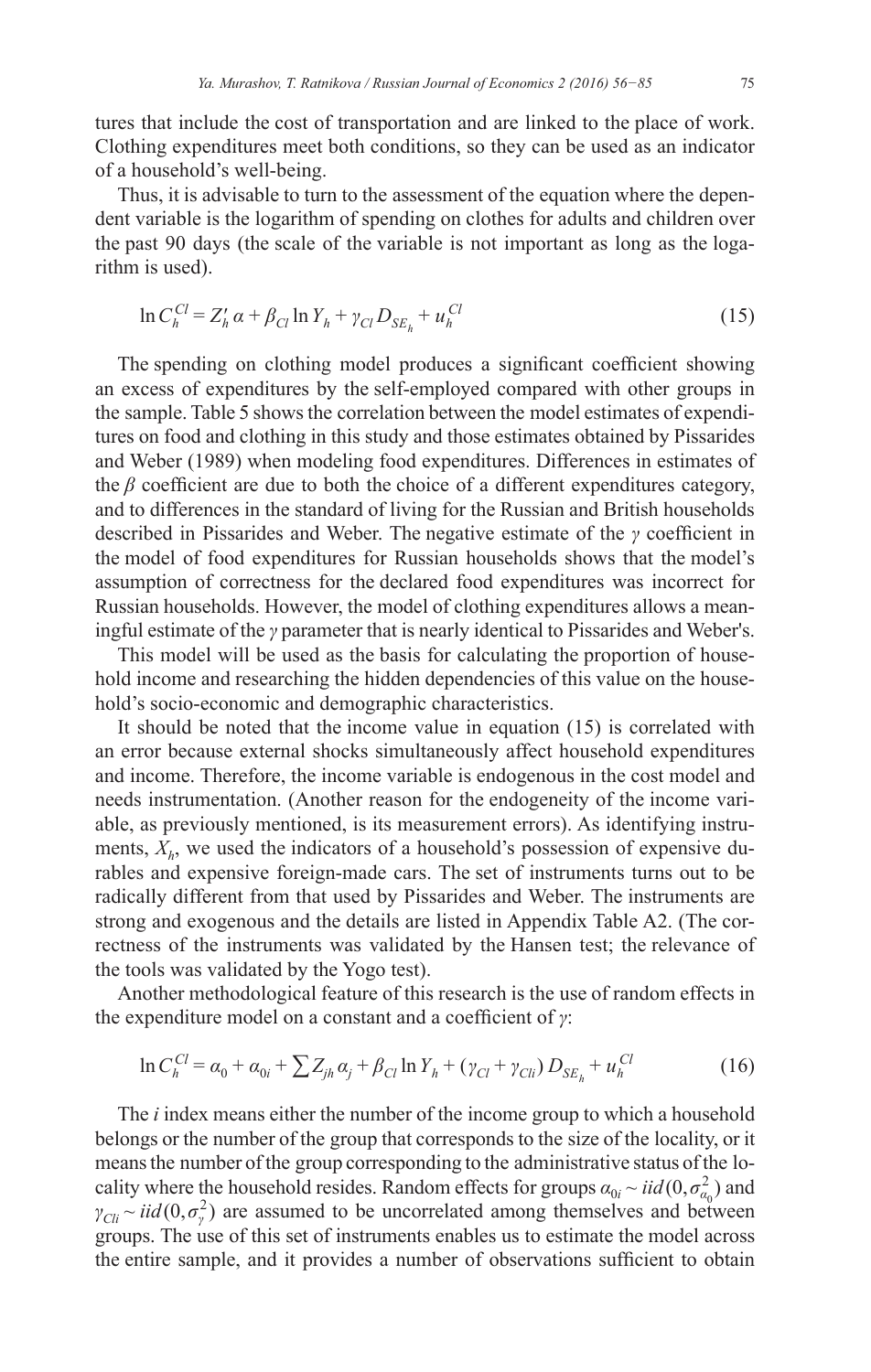adequate estimates. This approach also improves the possibility of cross-group expenditure heterogeneity and the heterogeneity of the distribution of self-employed households between the groups, which ensures the consistency of estimates.

Table 6 contains estimates of the elasticity of expenditures on clothing by income  $\beta$  for certain household categories and estimates of the  $\gamma$  coefficient indicating, after multiplying by 100, the percentage by which self-employed expenditures exceed expenditures by other households, all other things being equal.

Table 6 shows that in terms of the settlement size, expenditures by the selfemployed for clothing are higher than the expenditures of hired employees in metropolitan areas by approximately 15%, while in million-plus cities, small cities, and urban-type villages they are approximately 10% higher; and in villages, expenses for the self-employed are higher than those of hired employees by approximately 5%. In terms of the administrative status of settlements, expenditures on clothing by the self-employed in regional centers also exceed expenditures by hired workers by 15%, while for all other types of settlement statuses, the excess is approximately 5–6%, and there are no large differences in the excess. This greatly affects the specific style of clothing consumption and the price range available at different types of settlements. Regarding income groups, poor self-employed households spend 20% more on clothing than other poor households, which is approximately 4 times greater than the differences between the self-employed and other households from the middle group, and about twice as much as for the affluent households, all other things being equal.

These results suggest that differences in the consumption of clothing by the self-employed and other households do exist and vary considerably across income and settlement groups. This allows us to assess the proportion of concealed income within the selected subgroups.

The next step to estimate the proportion of concealed income requires an evaluation of residual income dispersions for the self-employed and other households

| Parameter                                  | Size of the locality               |                                      |                                          |                                           |                              |
|--------------------------------------------|------------------------------------|--------------------------------------|------------------------------------------|-------------------------------------------|------------------------------|
| estimate<br>Less than<br>100,000<br>people |                                    | From 100,001<br>to 400,000<br>people | From 400,001<br>to $1,000,000$<br>people | From 1,000,000<br>to 10,000,000<br>people | Over<br>10,000,000<br>people |
| γ<br>$\beta$                               | 0.0515<br>0.3553                   | 0.1198<br>0.3553                     | 0.1258<br>0.3553                         | 0.0981<br>0.3553                          | 0.1508<br>0.3553             |
| Parameter                                  | A locality's administrative status |                                      |                                          |                                           |                              |
| estimate                                   | Village                            | Urban-type<br>village                | City                                     | Regional<br>center                        |                              |
| γ<br>β                                     | 0.0561<br>0.3478                   | 0.0621<br>0.3478                     | 0.0601<br>0.3478                         | 0.1425<br>0.3478                          |                              |
| Parameter                                  | Income group                       |                                      |                                          |                                           |                              |
| estimate                                   | $\leq 0.5$ of<br>median income     | $0.5 - 1.5$ of<br>median income      | $>1.5$ of<br>median income               |                                           |                              |
| γ<br>β                                     | 0.1919<br>0.3598                   | 0.0409<br>0.3598                     | 0.1194<br>0.3598                         |                                           |                              |

#### **Table 6**

Estimates of *ȕ* and *Ȗ*.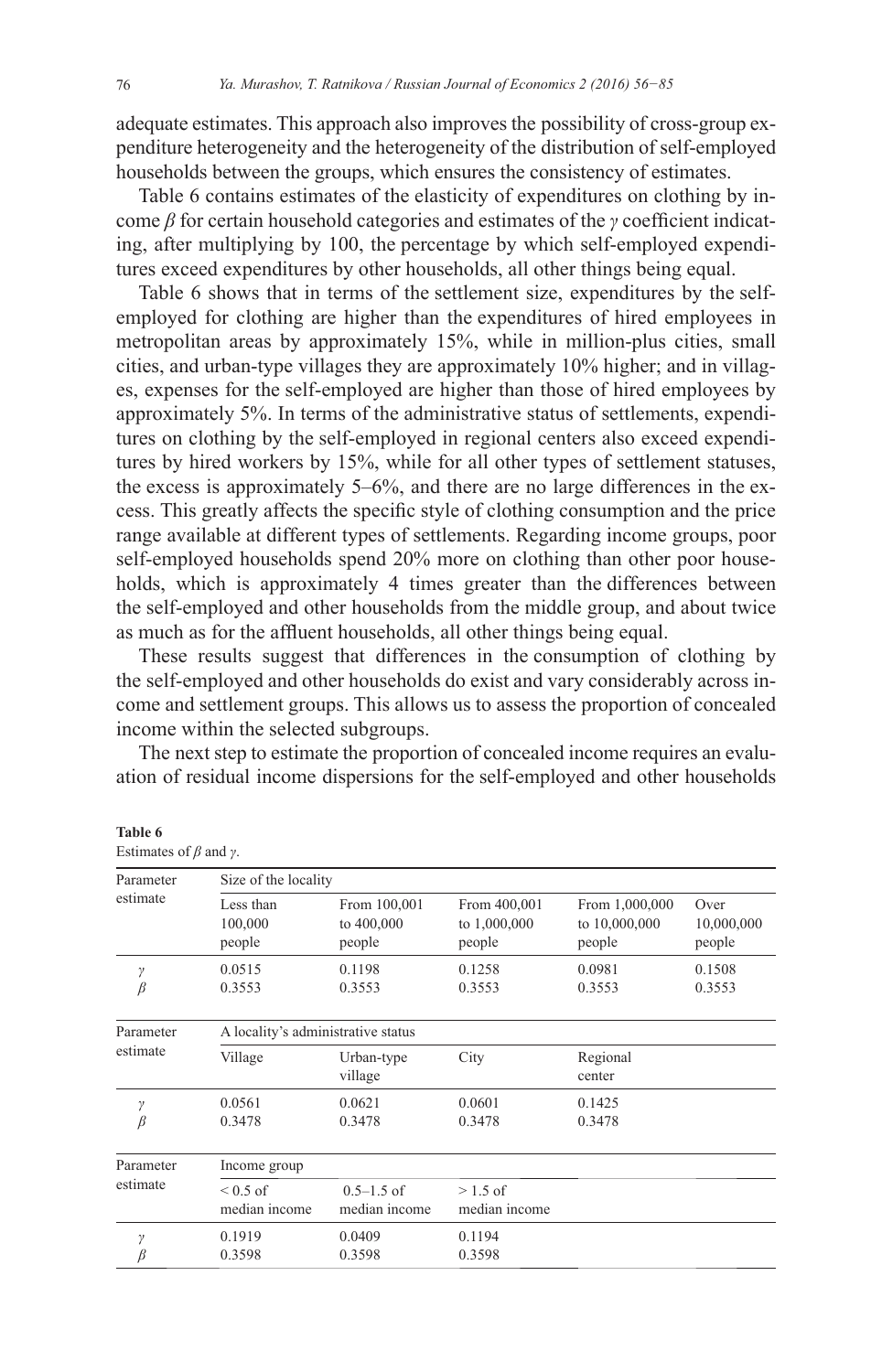on auxiliary regressions of the income logarithm against the household characteristics vector  $Z_i$  and a set of tools  $X_i$  and the subsequent calculation of lower and upper limits for the under-reported income parameter *k* (according to expressions  $(12)$  and  $(13)$ ).

The estimate of the under-reported income share is based on interval estimates of *k* as follows:

$$
Shadow\_Share = \frac{\alpha I_{se}(k-1)}{\alpha I_{se} + (1-\alpha)I_{other}} \tag{17}
$$

where  $k$  is the value of the under-reported income parameter (the higher the value, the greater the need to adjust the household income to meet the "true" level);  $\alpha$  is the share of self-employed households in the sample relative to the total number of households (the higher the percentage, the more households escape to the shadow economy);  $I_{\gamma}$  is the average income for the self-employed (the more earned by the self-employed, the greater the amount of adjusted income);  $I_{other}$  is the average income of other households (not self-employed). (Here, as in the past, the self-employed include those and only those households that obtain more than 20% of their total income from self-employment.)

From the above expression, it follows that, in the event of equal incomes between the self-employed and other households, the share of the concealed income will be proportional to the share of the self-employed within the sample. The higher the income of the self-employed compared to other household income, the higher the estimate.

Table 7 shows the results of estimating the under-reported income parameter and the proportion of income concealed across the analyzed sample of households. The median income for self-employed households exceeds the median income of the sample by 13%. Other households are below the sample average by  $2.4\%$ .

On average, the proportion of income concealed is 5% of common household income. Pissarides and Weber's estimates for British households in 1989 were 5.5%, but the essential difference is that their sample was more related to the general population, and their analysis demonstrated that, on average, the share of the shadow economy accounts for 5.5% of GDP in the UK. We cannot extrapolate the sample estimates to the general population in this study, but we can try to extrapolate, subject to the interval distributions of per capita income based on Rosstat data and the RLMS sample for 2012, as described in Fig. 1 ( details of the calculations are shown in Appendix Table A7).

| Table 7 |                                              |  |  |
|---------|----------------------------------------------|--|--|
|         | Interval estimate of concealed income share. |  |  |

| The sample size                                    | 4320    |  |
|----------------------------------------------------|---------|--|
| Number of self-employed                            | 660     |  |
| Percentage of self-employed                        | 0.150   |  |
| Average total income (RUB)                         | 42 649  |  |
| Average total income of the self-employed (RUB)    | 48 28 9 |  |
| Average total income of others (RUB)               | 41 632  |  |
| Lower limit of the under-reported income parameter | 1.240   |  |
| Upper limit of the under-reported income parameter | 1.350   |  |
| Lower limit of the proportion of concealed income  | 0.040   |  |
| Upper limit of the proportion of concealed income  | 0.060   |  |
|                                                    |         |  |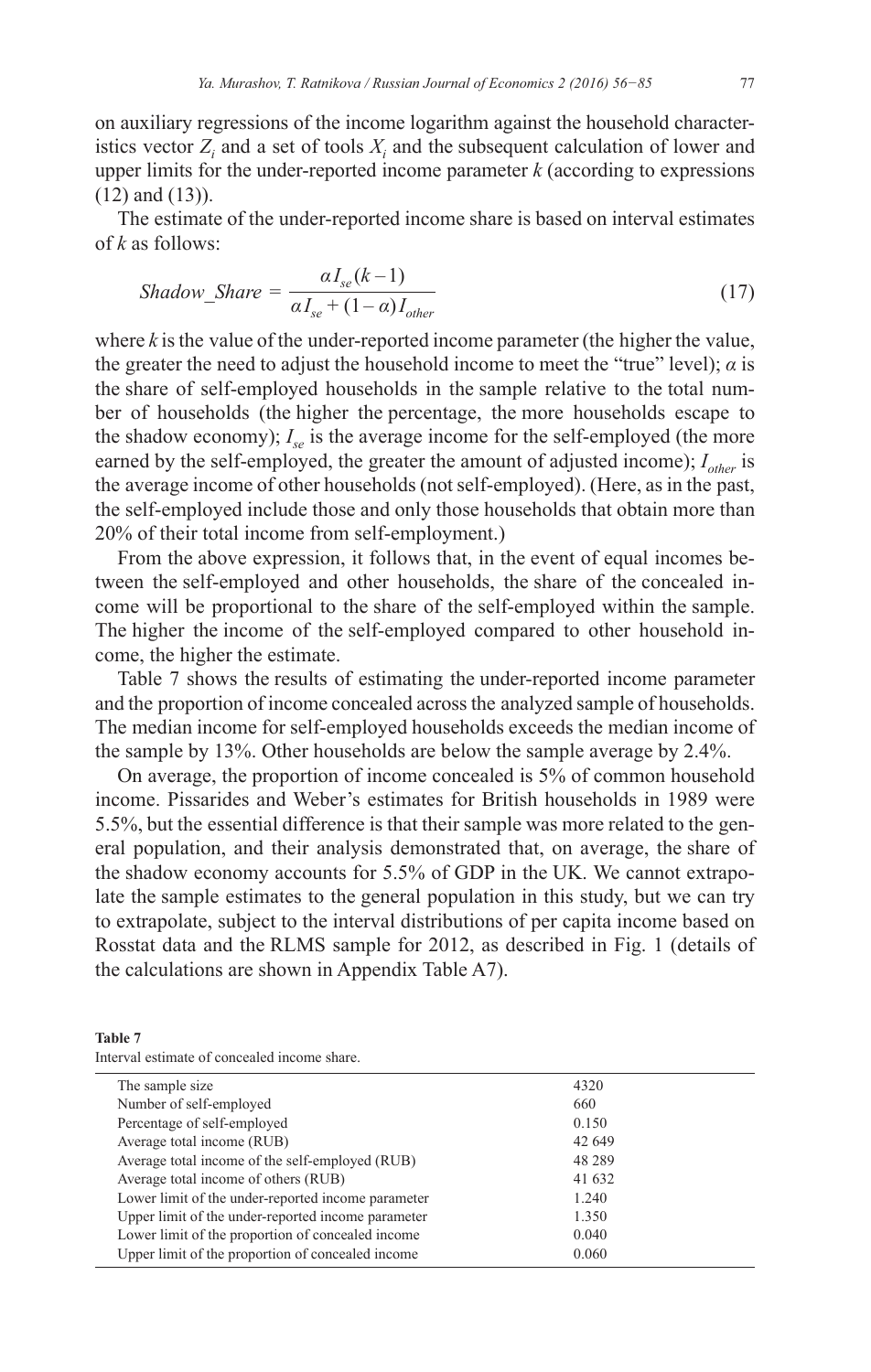

**Fig. 3.** Extrapolation of under-reported income share to the distribution of the general population by the income in the interval estimates based on per capita income and the distributions of per capita income (RUB thousand).

*Source:* RLMS data for 2012, and the household budget survey data from Rosstat, adjusted for balance of income and expenditure indicators for the population during the same period.

Fig. 3 demonstrates that in the last five intervals of per capita income the RLMS sample includes, on average, only 20% of the households from the corresponding income groups within the general population, so the extrapolation produces very rough estimates. Averaging across the extrapolated general population yields lower and upper limits of concealed income of  $16\%$  and  $23\%$ , respectively. These results fall within the range of estimates of the scale of the shadow economy in Russia in 2011 given by Rosstat based on SNA  $(15\%)$  and the findings of individual experts  $(35-40\%)$  for the same period (Table 1). However, they are half as high as the World Bank's estimates for 2011 (50%), shown in Table 1. The differences might be explained by the fact that this study does not take into account the contribution of the shadow economy within the criminal sector.

Fig. 4 demonstrates the interval estimates of the share of concealed income, grouped by sub-samples of the RLMS sample for 2012. More detailed information on the calculation results is provided in Appendix Tables A4–A6.

A study of the schedules shows that Hypothesis 3 (in rural and regional centers, *the share of concealed income is higher than in urban-type and secondary cities*) does not contradict the data of the study (Fig. 4a). Further analysis shows that the descriptive statistics for the sample proportion are essential to farms, which, if they are not required to receive subsidies for development, avoid disclosing their economic activity. This produces a spike on the left end of the graph. With regard to the proportion of concealed income, there is a surge on the right end in regional centers. Here, we need to be careful drawing conclusions, because regional centers are very heterogeneous in size and functions. This segment includes Moscow and St. Petersburg, and perhaps their presence in the subsample of households from regional centers leads to the high estimates of the share of concealed income.

If we look at the situation from a different angle, dividing the households by settlement size, it all looks slightly different (Fig. 4b). Therefore, Hypothesis 2 (in *small settlements and million-plus cities, the proportion of concealed income is higher than in medium-sized towns and villages*) is not completely consistent with the results of the estimation. With the growth of settlements up to 1 million people, the share of concealed income gradually grows to 10% of total household income.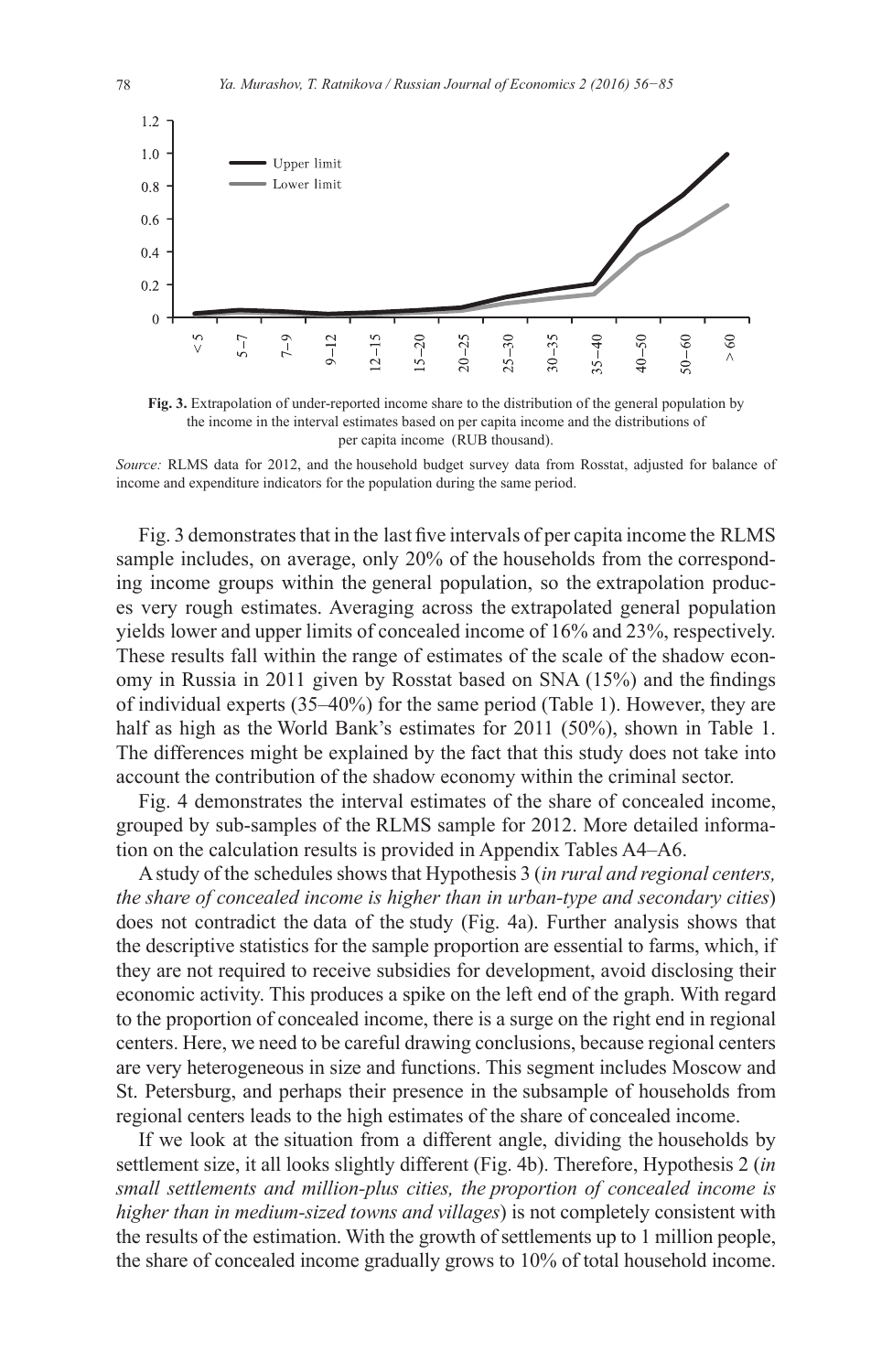

**Fig. 4.** Interval estimates of the proportion of concealed income based on (a) the administrative status of the locality where the household resides and (b) the size of the settlement (in millions).

However, in million-plus cities, it suddenly falls below 5%, while in metropolitan areas, it again rises and reaches its highest mark at 13%. Perhaps the failure of cities is associated with the bias and the small size of the household sample  $(42)$ for this category. If we do not take into account these technical considerations, we can assume that in such cities, unlike previous categories, opportunities do arise for formal employment. At the same time, such attractive conditions for self-employment like those in metropolitan areas do not necessarily arise, and active representatives of the population of these cities who strive for self-employment—not out of a need for physical survival, but with a view to achieving a high standard of living — migrate to metropolitan areas. This is supported by the smaller proportion of the self-employed (8%), which is half the size as in other categories.

Fig. 5 illustrates the estimates of the share of concealed income based on the various household income groups formed in relation to the median household income in the sample.

The results support Hypothesis 1 *(in the lower and upper income groups, the proportion of concealed income is higher than in the middle*). However, it turns out that the poorest households hide nearly 1.5 times more income than in the sub-sample of the most affluent households, whereas the percentage of selfemployed households is the same for all three subsamples. The number of observations in the subsamples is sufficiently large  $($  > 600), so it is unlikely that there are any technical reasons to consider the estimates inadequate. Rather, we are dealing here with essentially economic mechanisms. A lack of jobs and the need



**Fig. 5.** Interval estimate of the proportion of concealed income per household income group relative to the median household income in the RLMS sample (med = RUB 27,160).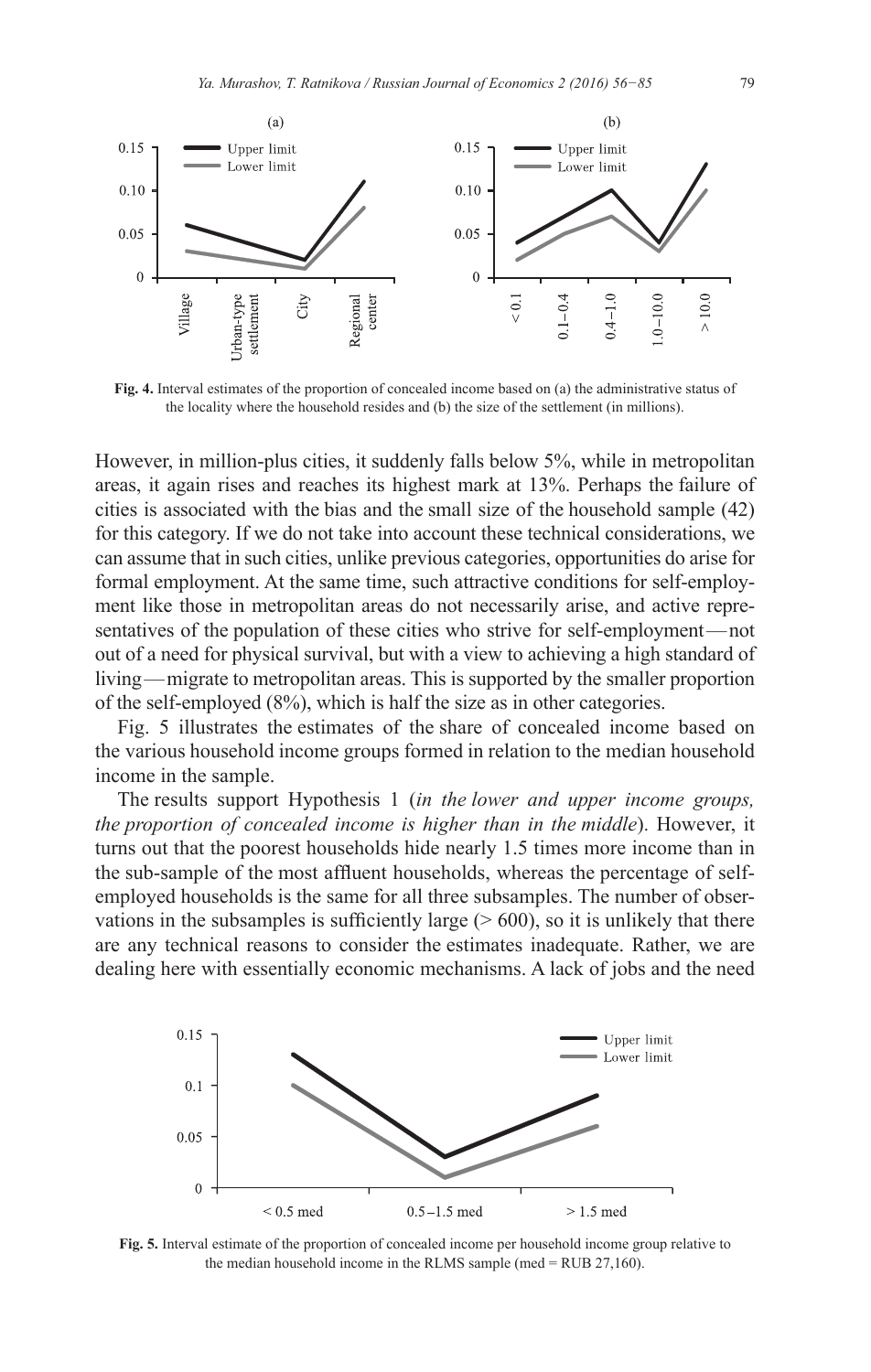to compensate for the costs of inflation, which are much higher for poor households than for the wealthy (Ershov, Matitsin, 2012), force poor households to hide more of their income than other household categories, even the affluent.

### **7. Conclusion**

In this study, an attempt was made to estimate the proportion of income concealed by Russian households based on RLMS data for 2012. As a theoretical framework for the study, we used a model proposed in Pissarides and Weber (1989). This model describes the behavior of consumer households accounting for concealed income on the one hand and the relationship between income and consumption on the other. The model assumptions that food consumption by self-employed households exceeds similar consumption by others and that food expenditures are reported correctly are inconsistent for Russian households in the sample. However, the cost of clothing is an expenditure category for current consumer goods that can help evaluate the proportion of concealed income.

Because revenues are measured with errors and because external shocks simultaneously affect income and expenses, income constitutes an endogenous regressor that requires instrumentation. Strong and exogenous instruments for income in the clothing expenditure equation are indicators of the presence of expensive durable goods and foreign-made cars in a given household. The resulting set of instruments is radically different from the set used in Pissarides and Weber (1989).

For economical and adequate accounting of the heterogeneity of expenditures in various income and settlement groups, we used a multilevel (hierarchical) simulation technique not previously used in similar studies. (We introduced random group effects into the model on the constant and a coefficient with a variable indicating whether the household is self-employed).

In their fundamental study, Pissarides and Weber (1989) were interested in a comparative analysis of the share of concealed income between white-collar and blue-collar households. In this study, it appeared more relevant to analyze the change in the share of concealed income by income and settlement groups of households, formed in relation to the median household income across the entire sample and based on the size and administrative status of the settlement. We formulated three research hypotheses regarding the behavior trends of the proportion of concealed income depending on income, the size of the locality, and its administrative status. The resulting estimates do not contradict the hypotheses that the proportion of income concealed in the extreme categories ("poor" and "rich" households; households in rural areas and regional centers) are higher than average. However, the assumption that revenues will more often be concealed in small settlements was not confirmed: as the size of settlements increases to 1 million people, the share of concealed income grows gradually to 10% of the total household income; in million-plus cities, it suddenly falls below 5%; and for metropolitan areas, it rises again and reaches a high point at 13%.

The estimated concealed incomes based on the RLMS sample, and extrapolated to the general population, were comparable to estimates by other experts and researchers. Averaging the results obtained by extrapolation produces estimates of the lower and upper limits of the share of concealed income at 16% and 23% respectively. These results fall within the interval of estimates of the scale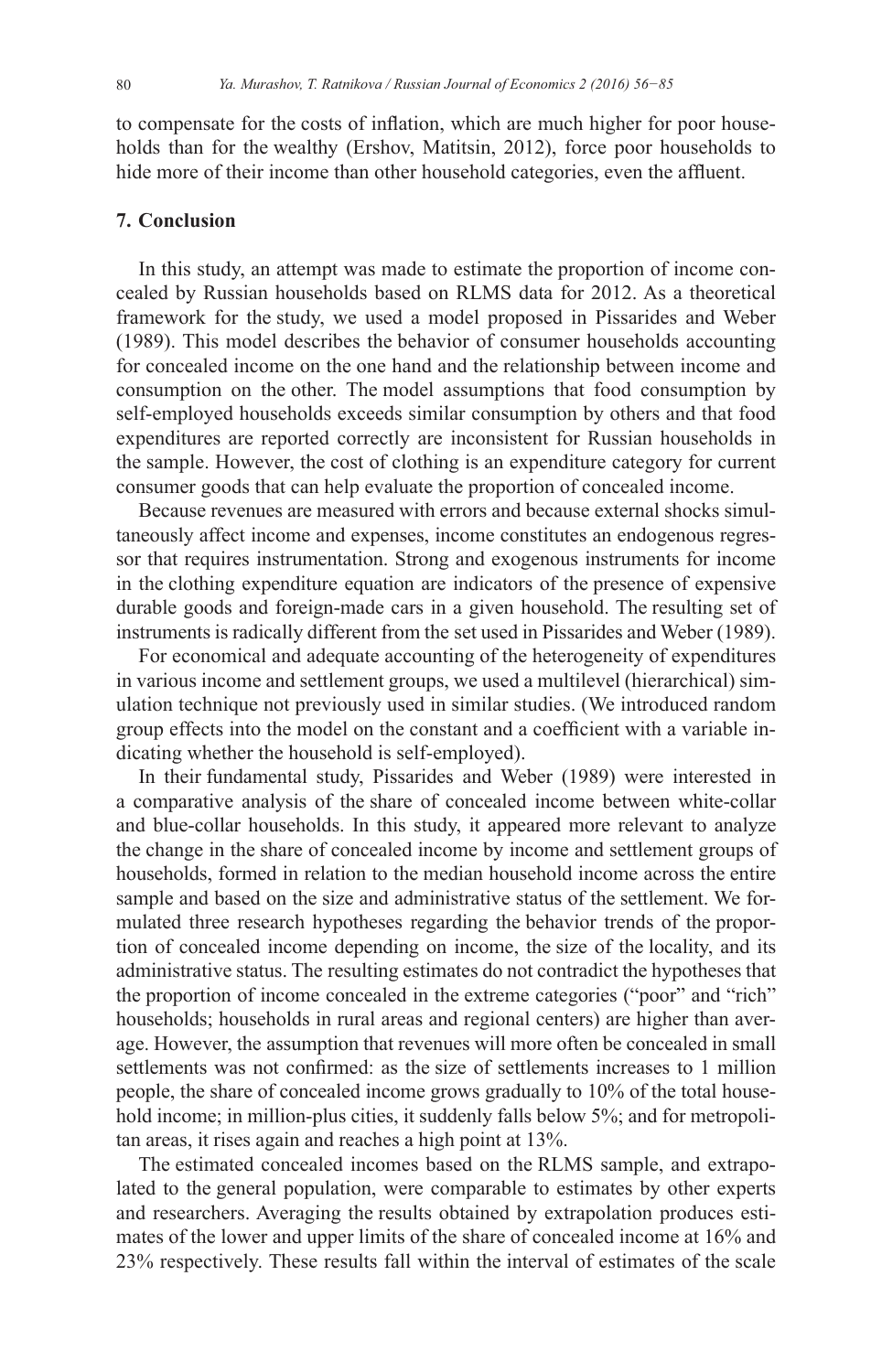of the shadow economy in Russia conducted in 2011 by Rosstat based on SNA  $(15\%)$ , and the findings of individual experts  $(35-40\%)$  for the same period; however, they are half as high as the World Bank's estimates for 2011 (50%). The differences may be explained by the fact that this study does not take into account the contribution of the criminal element to the shadow economy.

This paper has developed an approach to assessing the share of household income excluded from statistical observations, and it shows that, drawing on the results, we can get an idea of the size of the shadow economy in Russia, both in general and with respect to certain social groups. The estimate associated with certain groups can be especially significant, because when analyzing the effects of pricing and tax policies, it could prove useful to understanding which types of households are more likely to escape into the shadow. Such assessments can clarify the extent to which escaping to the shadow will mitigate the excesses of economic policies for different population groups and will thus serve as a "social shock absorber". It can also illuminate the extent to which the shadow economy may also do harm to the pension system.

This approach may be more broadly used, as household income indicators are applied to estimate the well-being of different social strata within the population and the degree of stratification among them. Also, it is important to understand how accounting for income measurement errors can change the view of the situation and affect the mechanisms for providing targeted social support.

# **References**

- Barsukova, S. (2005). Structure and institutes of informal economy. *Sotsiologicheskiy Zhurnal*, 3,  $118-134$  (In Russian).
- Burov, V. Yu. (2012). Definition of scale of shadow economy. Vestnik Ekonomist ZABGU [On-line serial], *4* (In Russian).
- Burov, V. Yu., & Samaruha, V. I. (2010). Shadow economy in the system of regional enterprise *activity*. Irkutsk: BGUEP (In Russian).
- Cassel, D., & Cichy, U. (1987). The shadow economy and economic policy in East and West: A comparative system approach. In S. Alessandrini, & B. Dallago (Eds.), The unofficial economy. Consequences and perspectives in different economic systems (pp. 127-145). Aldershot: Gower.
- Del'Anno, R. (2003). Estimating the shadow economy in Italy: A structural equation approach. Discussion Paper, Department of Economics and Statistics, University of Salerno.
- Gardes, F., & Starzec, C. (2009). Polish households behavior in the regular and informal economies. *Revue économique, 60* (5), 1181–1210.
- Gorodnichenko, Yu., Martinez-Vazquez, J., & Sabirianova Peter, K. (2009). Myth and reality of flat tax rate reform: Micro estimates of tax evasion response and welfare effects in Russia. *Journal*  of Political Economy, 117 (3), 504-554.
- Kirienko, A. P., & Ivanov, Yu. B. (2013). Estimation of shadow economy on the base of indicators of level and quality of life. *Izvestiva IGA, 4*, 109–113 (In Russian).
- Lukyanova, A. L (2012). *Pension insurance, informal employment and self-employment* (Preprint WP3/2012/02). Moscow: HSE Publ. (In Russian).
- Lyssiotou, P., Pashardes, P., & Stengos, T. (2004). Estimates of the black economy based on consumer demand approaches. *Economic Journal*, 114 (497), 622–640.
- Matitsyn, M. S., & Ershov, E. B. (2012). Research of Russian population differentiation on real incomes. *Ekonomicheskiy zhurnal VShE*, 3, 318–340 (In Russian).
- Montmarquette, C., & Gardes, F. (2002). How large is your reference group. CIRANO Working *Papers, 2002s-87*.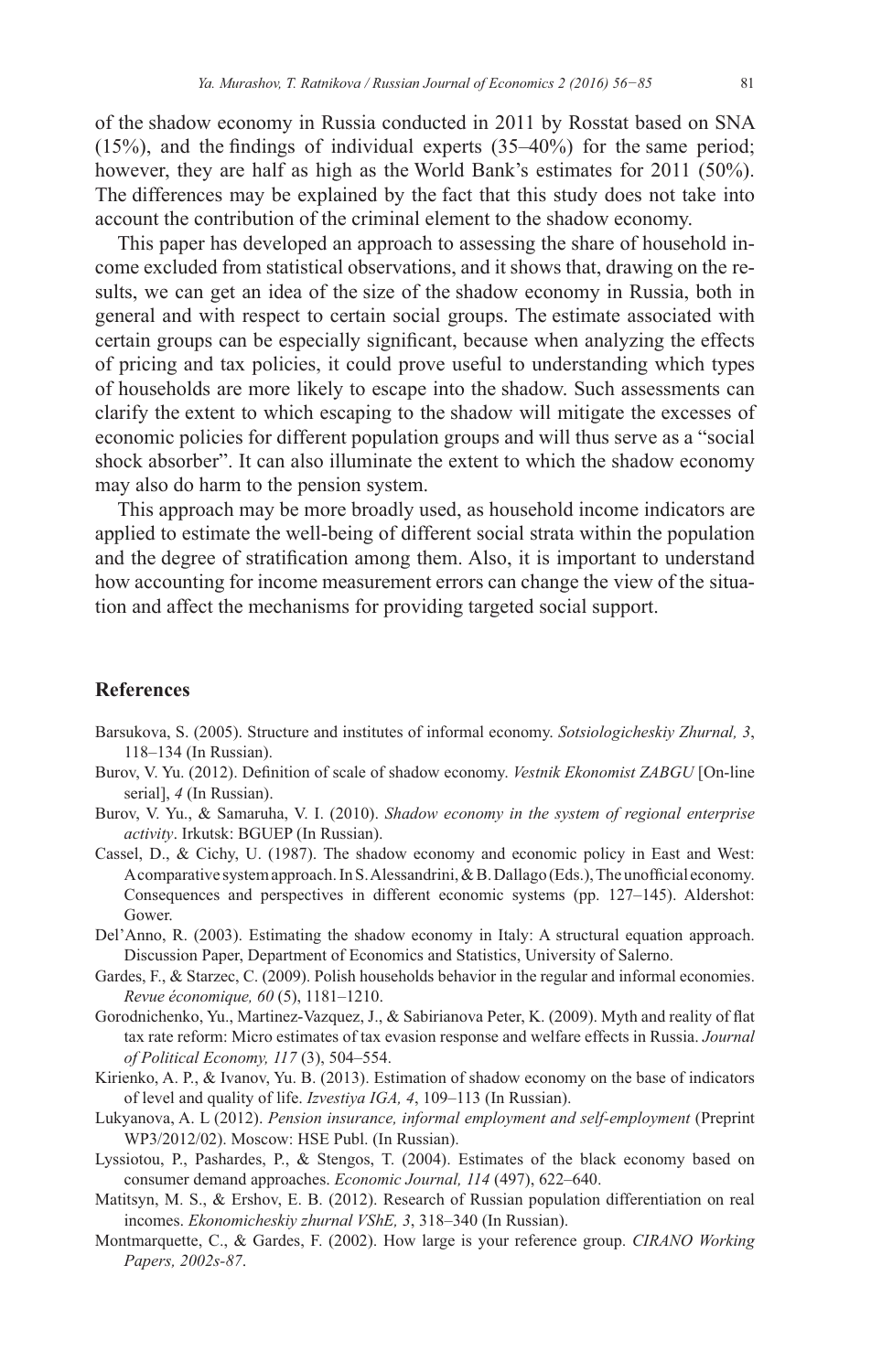Pissarides, C., & Weber, G. (1989). An expenditure-based estimate of Britain's black economy. Journal of Public Economics, 39 (1), 17-32.

- Ponomarenko, A. (1995). What does the statistical term "shadow economy" mean and how it is represented in national accounts. Voprosy Statistiki, 6, 3-7 (In Russian).
- Popov, Yu. N., & Tarasov, M. E. (2005). Shadow economy in the system of market economy. Moscow: Delo (In Russian).
- RLMS-HSE (2012). The Russia Longitudinal Monitoring Survey. Moscow: National research university Higher school of economics (In Russian).
- Schneider, F., & Enste, D. (2000). Shadow economies: Size, causes and consequences. Journal of economic literature,  $38(1)$ ,  $77-114$ .
- Suvorov, A. V. (2008). Problems of estimation of income differentiation in modern Russia. Problemy prognozirovaniya, 2, 3-18 (In Russian).
- Timchenko, V. A. (2004). Shadow economy: Definition, causes, socio-economic effects and scale. Dengi, 12 (In Russian).

#### Appendix A

#### **Table A1**

Descriptive statistics for the socio-demographic characteristics of household members (%).

| Variable                                                                     | Entire         | No income Share of |                         | Share of                  |
|------------------------------------------------------------------------------|----------------|--------------------|-------------------------|---------------------------|
|                                                                              | sample         | from $s/e$         | revenue                 | revenue                   |
|                                                                              |                |                    | from $s/e$<br>${}<$ 20% | from $s/e$<br>$\geq 20\%$ |
| Married members of the household                                             | 52.80          | 54.09              | 52.54                   | 48.28                     |
| Household members engaged in skilled labor                                   | 45.80          | 49.79              | 42.12                   | 38.17                     |
| Males heading households engaged in skilled labor                            | 33.32          | 35.52              | 32.00                   | 27.53                     |
| Household members with secondary vocational education                        | 41.76          | 42.49              | 42.32                   | 37.74                     |
| Members of households with higher education                                  | 36.69          | 39.05              | 33.80                   | 33.55                     |
| Children in the household                                                    | 89.87          | 90.05              | 90.70                   | 87.42                     |
| Household members stating that they are fully satisfied<br>with their life   | 15.51          | 15.29              | 15.15                   | 17.10                     |
| Household members wishing to find another job                                | 31.19          | 29.71              | 29.94                   | 39.57                     |
| Any member of the household with an additional job                           | 4.24           | 4.60               | 3.54                    | 4.30                      |
| The household's ability to improve its living conditions                     | 11.05          | 11.63              | 9.09                    | 12.90                     |
| The household's ability to spend a holiday with all of<br>the family members | 20.57          | 22.68              | 17.72                   | 18.28                     |
| Household ability to pay for the university education of<br>its members      | 19.27          | 20.53              | 16.74                   | 19.68                     |
| School children                                                              | 30.4           | 28.5               | 30.6                    | 37.6                      |
| Any member of the household receiving higher education                       | 16.8           | 17.1               | 14.7                    | 19.9                      |
| Household size (number of persons)—median                                    | $\overline{c}$ | $\overline{2}$     | $\overline{2}$          | 3                         |
| Household size (number of persons)—average                                   | 2.71           | 2.63               | 2.79                    | 2.87                      |
| Number of children in the household—median                                   | $\overline{2}$ | $\overline{c}$     | $\overline{2}$          | $\overline{2}$            |
| Number of children per household—average                                     | 1.70           | 1.64               | 1.77                    | 1.76                      |

#### Table A<sub>2</sub>

List of statistically significant explanatory and instrumental variables for regression models of expenditures (statistically significant at the 1% level of significance).

| List of regressors $(Z)$                                   | List of tools $(X)$                       |
|------------------------------------------------------------|-------------------------------------------|
| The number of members in the household, number of children | The presence of foreign cars, dishwasher, |
| Ability to pay for the education of the children           | high speed internet, plasma TV,           |
| The presence of a rented housing, Size of living space     | alternative housing.                      |
| Crops harvested from the land                              | The opportunity to spend holidays with    |
| Washing machine, cell phone, digital camera, DVD,          | the whole family                          |
| computer, laptop, bicycle                                  | Head of household participation in        |
| The size of the settlement (for models by type groups)     | the economically active population        |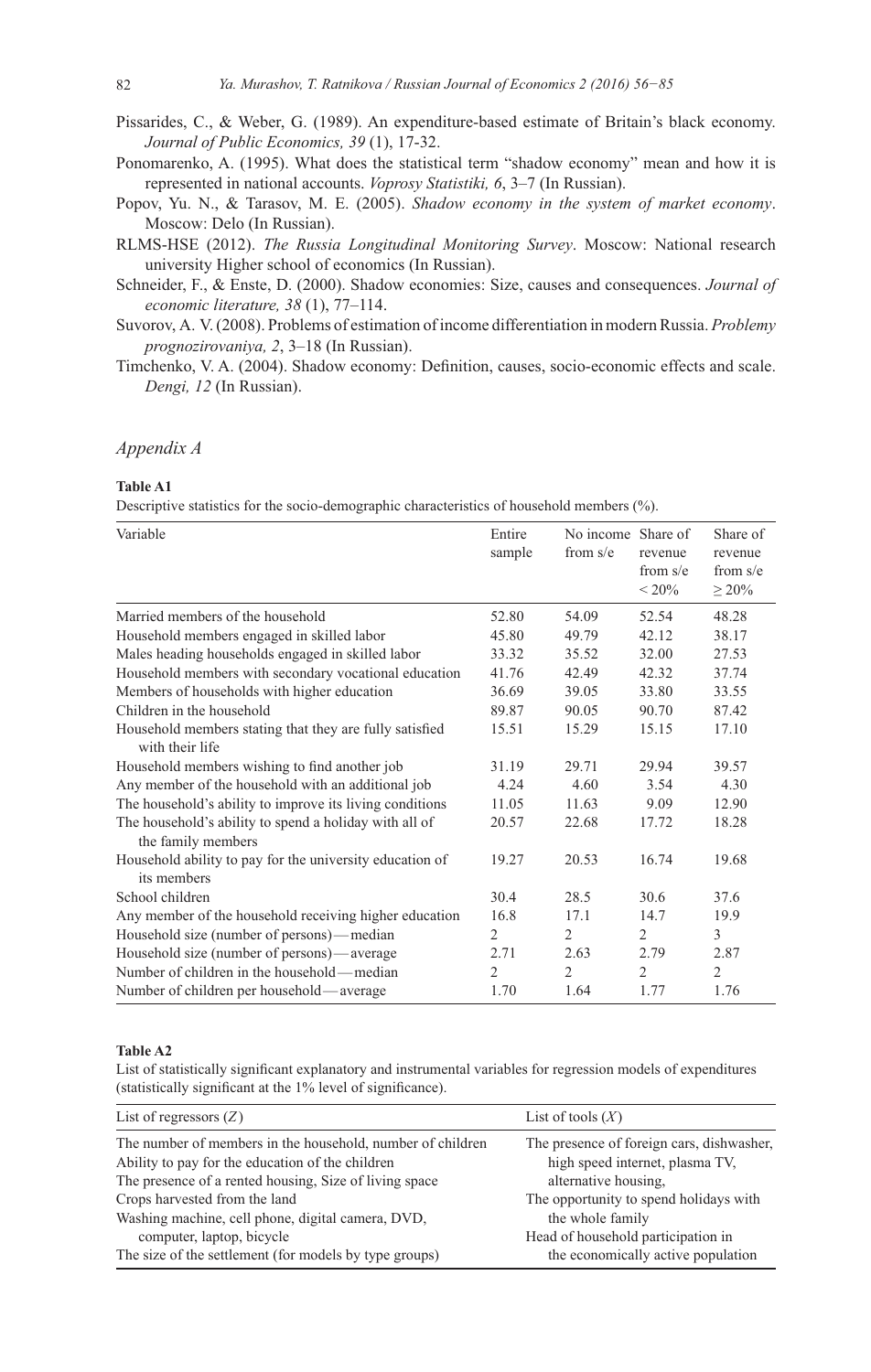# **Table A3**

Descriptive statistics of household characteristics in general (%).

| Variable                                         | Entire<br>sample | No income<br>from $s/e$ | Share of<br>revenue from<br>$s/e < 20\%$ | Share of<br>revenue from<br>$s/e \ge 20\%$ |
|--------------------------------------------------|------------------|-------------------------|------------------------------------------|--------------------------------------------|
| Place of residence                               |                  |                         |                                          |                                            |
| Village                                          | 24.0             | 21.2                    | 24.8                                     | 33.2                                       |
| Urban-type settlement                            | 5.6              | 5.9                     | 5.2                                      | 5.3                                        |
| City                                             | 26.3             | 27.4                    | 27.7                                     | 18.7                                       |
| Regional Center                                  | 44.1             | 45.4                    | 42.3                                     | 42.8                                       |
| Possession of real estate and housing facilities |                  |                         |                                          |                                            |
| Residence in partial ownership                   | 3.9              | 3.6                     | 3.7                                      | 5.3                                        |
| Housing is not in private ownership              | 6.0              | 5.4                     | 7.3                                      | 5.7                                        |
| Total area (sq.m.)                               | 54.9             | 54.9                    | 54.0                                     | 57.1                                       |
| Living area (sq.m.)                              | 36.7             | 36.4                    | 35.8                                     | 39.5                                       |
| Number of rooms                                  | 2.3              | 2.3                     | 2.3                                      | 2.4                                        |
| Central heating                                  | 71.7             | 74.6                    | 70.4                                     | 62.9                                       |
| Central water supply system                      | 87.8             | 88.7                    | 87.0                                     | 85.6                                       |
| Hot water supply                                 | 66.2             | 68.5                    | 65.4                                     | 58.7                                       |
| Sewer                                            | 73.7             | 76.8                    | 72.3                                     | 64.3                                       |
| Phone                                            | 59.1             | 59.3                    | 63.4                                     | 49.2                                       |
| Gas supply                                       | 66.0             | 67.9                    | 65.5                                     | 60.0                                       |
| Possession of a country house                    | 21.3             | 22.6                    | 21.6                                     | 15.3                                       |
| Possession of another apartment                  | 8.5              | 8.6                     | 7.9                                      | 9.7                                        |
| Possession of land                               |                  |                         |                                          |                                            |
| Ownership of land                                | 50.1             | 49.1                    | 52.2                                     | 49.4                                       |
| Land lease                                       | 34.2             | 34.0                    | 34.6                                     | 34.2                                       |
| Crops harvested from the land                    | 44.8             | 43.4                    | 47.7                                     | 44.2                                       |
| Sale of harvested crops                          | 2.1              | 1.1                     | 2.2                                      | 5.7                                        |
| Possession of technical equipment                |                  |                         |                                          |                                            |
| Possession of a domestically-produced car        | 22.0             | 21.4                    | 23.2                                     | 21.6                                       |
| Possession of a foreign car                      | 20.7             | 23.3                    | 17.3                                     | 17.6                                       |
| Possession of a truck                            | 2.3              | 2.3                     | 2.0                                      | 2.9                                        |
| Possession of a motorcycle                       | 3.1              | 2.9                     | 3.2                                      | 3.7                                        |
| Possession of a bicycle                          | 21.2             | 20.1                    | 23.2                                     | 20.9                                       |
| Possession of a tractor                          | 2.4              | 2.1                     | 2.3                                      | 3.7                                        |
| Possession of a lawn mower                       | 7.5              | 8.0                     | 7.5                                      | 5.2                                        |
| Possession of a computer and internet access     |                  |                         |                                          |                                            |
| Possession of a computer                         | 42.1             | 44.6                    | 39.2                                     | 38.5                                       |
| Possession of a laptop                           | 32.3             | 33.9                    | 28.1                                     | 34.7                                       |
| Low-speed internet access                        | 18.1             | 18.8                    | 16.3                                     | 19.5                                       |
| Broadband internet access                        | 37.0             | 38.8                    | 34.2                                     | 36.0                                       |
| Possession of other durable goods                |                  |                         |                                          |                                            |
| Possession of electric oven                      | 23.4             | 24.2                    | 21.5                                     | 24.3                                       |
| Possession of a refrigerator                     | 49.5             | 51.3                    | 46.8                                     | 48.0                                       |
| Possession of a freezer                          | 11.9             | 12.4                    | 11.1                                     | 11.5                                       |
| Possession of a washing machine                  | 72.3             | 74.9                    | 68.6                                     | 69.9                                       |
| Possession of a microwave oven                   | 61.2             | 63.0                    | 58.9                                     | 58.5                                       |
| Possession of a dishwasher                       | 2.7              | 3.1                     | 1.9                                      | 3.0                                        |
| Possession of a color TV                         | 78.5             | 77.9                    | 81.2                                     | 75.7                                       |
| Possession of a plasma TV                        | 42.3             | 44.7                    | 40.2                                     | 37.3                                       |
| Possession of a player                           | 24.7             | 26.3                    | 23.2                                     | 21.9                                       |
| Possession of a DVD player                       | 45.5             | 45.1                    | 44.3                                     | 49.0                                       |
| Possession of a digital camera                   | 36.9             | 38.8                    | 33.6                                     | 36.5                                       |
| Possession of camcorder                          | 7.7              | 7.8                     | 7.6                                      | 7.4                                        |
| Possession of an MP3 player                      | 10.4             | 11.1                    | 8.8                                      | 11.0                                       |
| Possession of a GPS navigator                    | 7.2              | 8.1                     | 6.1                                      | 6.5                                        |
| Possession of an air conditioner                 | 8.2              | 8.1                     | 8.2                                      | 8.3                                        |
| Possession of a satellite antenna                | 17.0             | 15.5                    | 17.4                                     | 21.9                                       |
| Possession of cable TV                           | 30.5             | 32.4                    | 29.5                                     | 25.1                                       |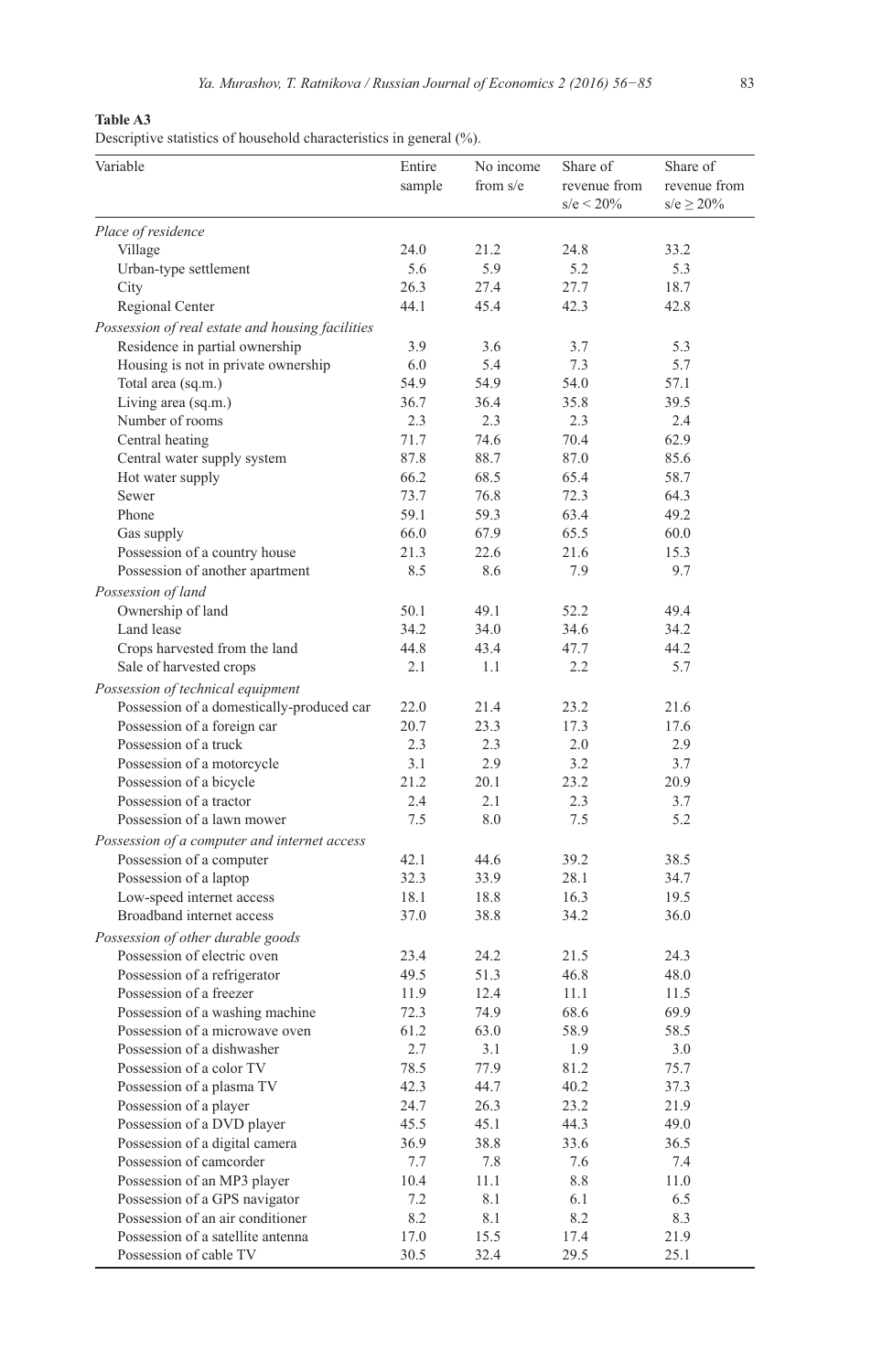| 4 |  |  |  |
|---|--|--|--|
|   |  |  |  |

# **Table A4** Interval estimate of the proportion of concealed income, depending on the size of the locality.

| Model                                                | Less than<br>100,000<br>people | From<br>$100,001$ to<br>400,000<br>people | From<br>400,001 to<br>1,000,000<br>people | From<br>1,000,000 to<br>10,000,000<br>people | More than<br>10 million<br>people |  |  |
|------------------------------------------------------|--------------------------------|-------------------------------------------|-------------------------------------------|----------------------------------------------|-----------------------------------|--|--|
| The sample size                                      | 2038                           | 653                                       | 700                                       | 498                                          | 431                               |  |  |
| Number of self-employed                              | 338                            | 93                                        | 118                                       | 42                                           | 69.0                              |  |  |
| Percentage of self-employed                          | 0.17                           | 0.14                                      | 0.17                                      | 0.08                                         | 0.16                              |  |  |
| Average total income (RUB)                           | 35 865.24                      | 38 868.37                                 | 42 991.25                                 | 44 772.72                                    | 77 445.13                         |  |  |
| Average total income of<br>self-employed (RUB)       | 37 205.14                      | 42 122.53                                 | 51 168.94                                 | 51 838.36                                    | 103 808.67                        |  |  |
| Average total income of<br>others (RUB)              | 35 598.84                      | 38 327.95                                 | 41 333.23                                 | 44 121.94                                    | 72 420.03                         |  |  |
| Grade $k$                                            | 1.16                           | 1.40                                      | 1.42                                      | 1.32                                         | 1.53                              |  |  |
| Lower limit of estimate $k$                          | 1.11                           | 1.34                                      | 1.37                                      | 1.26                                         | 1.47                              |  |  |
| Upper limit of estimation $k$                        | 1.21                           | 1.46                                      | 1.49                                      | 1.37                                         | 1.59                              |  |  |
| Average proportion of<br>concealed income            | 0.03                           | 0.06                                      | 0.09                                      | 0.03                                         | 0.11                              |  |  |
| Lower limit of the proportion of<br>concealed income | 0.02                           | 0.05                                      | 0.07                                      | 0.03                                         | 0.10                              |  |  |
| Upper limit of the proportion of<br>concealed income | 0.04                           | 0.07                                      | 0.10                                      | 0.04                                         | 0.13                              |  |  |

# **Table A5**

Interval estimate of the proportion of concealed income, depending on the administrative status of the locality.

| Model                                             | Village   | Urban-type<br>settlement | Regional<br>City<br>center<br>1.146<br>1.941<br>121<br>290<br>0.15<br>0.11<br>37 879.59<br>33 578.28<br>38 387 35<br>1.19<br>1.51<br>1.42<br>1.12<br>1.26<br>1.59 |           |
|---------------------------------------------------|-----------|--------------------------|-------------------------------------------------------------------------------------------------------------------------------------------------------------------|-----------|
| The sample size                                   | 995       | 238                      |                                                                                                                                                                   |           |
| Number of self-employed                           | 215       | 34                       |                                                                                                                                                                   |           |
| Percentage of self-employed                       | 0.22      | 0.14                     |                                                                                                                                                                   |           |
| Average total income (RUB)                        | 33 036.45 | 42 973.50                |                                                                                                                                                                   | 50 352.90 |
| Average total income of the self-employed (RUB)   | 38 772.06 | 42 367.32                |                                                                                                                                                                   | 62 176.63 |
| Average total income of others (RUB)              | 31 455.48 | 43 074.53                |                                                                                                                                                                   | 48 276.05 |
| Grade $k$                                         | 1.17      | 1.20                     |                                                                                                                                                                   |           |
| Lower limit of estimate $k$                       | 1.11      | 1.13                     |                                                                                                                                                                   |           |
| Upper limit of estimation $k$                     | 1.24      | 1.27                     |                                                                                                                                                                   |           |
| Average proportion of concealed income            | 0.04      | 0.03                     | 0.02                                                                                                                                                              | 0.09      |
| Lower limit of the proportion of concealed income | 0.03      | 0.02                     | 0.01                                                                                                                                                              | 0.08      |
| Upper limit of the proportion of concealed income | 0.06      | 0.04                     | 0.02                                                                                                                                                              | 0.11      |

# **Table A6**

Interval estimate of the proportion of concealed income depending on the income group.

| Model                                             | Median income                                                                                                                                                                                              |             |                                                                                                               |  |  |  |  |  |
|---------------------------------------------------|------------------------------------------------------------------------------------------------------------------------------------------------------------------------------------------------------------|-------------|---------------------------------------------------------------------------------------------------------------|--|--|--|--|--|
|                                                   | ${}_{0.5}$                                                                                                                                                                                                 | $0.5 - 1.5$ | >1.5<br>1 3 9 7<br>221<br>0.16<br>79 187.57<br>96 751.88<br>75 886.79<br>1.39<br>1.32<br>1.47<br>0.08<br>0.06 |  |  |  |  |  |
| The sample size                                   | 670<br>2 2 5 3<br>109<br>330<br>0.15<br>0.16<br>10 871.63<br>29 442.93<br>10 509.79<br>28 311.95<br>10 941.94<br>29 637.01<br>1.70<br>1.12<br>1.61<br>1.06<br>1.80<br>1.19<br>0.02<br>0.11<br>0.01<br>0.10 |             |                                                                                                               |  |  |  |  |  |
| Number of self-employed                           |                                                                                                                                                                                                            |             |                                                                                                               |  |  |  |  |  |
| Percentage of self-employed                       |                                                                                                                                                                                                            |             |                                                                                                               |  |  |  |  |  |
| Average total income (RUB)                        |                                                                                                                                                                                                            |             |                                                                                                               |  |  |  |  |  |
| Average total income of the self-employed (RUB)   |                                                                                                                                                                                                            |             |                                                                                                               |  |  |  |  |  |
| Average total income of others (RUB)              |                                                                                                                                                                                                            |             |                                                                                                               |  |  |  |  |  |
| Grade $k$                                         |                                                                                                                                                                                                            |             |                                                                                                               |  |  |  |  |  |
| Lower limit of estimate $k$                       |                                                                                                                                                                                                            |             |                                                                                                               |  |  |  |  |  |
| Upper limit of estimation $k$                     |                                                                                                                                                                                                            |             |                                                                                                               |  |  |  |  |  |
| Average proportion of concealed income            |                                                                                                                                                                                                            |             |                                                                                                               |  |  |  |  |  |
| Lower limit of the proportion of concealed income |                                                                                                                                                                                                            |             |                                                                                                               |  |  |  |  |  |
| Upper limit of the proportion of concealed income | 0.13                                                                                                                                                                                                       | 0.03        | 0.09                                                                                                          |  |  |  |  |  |